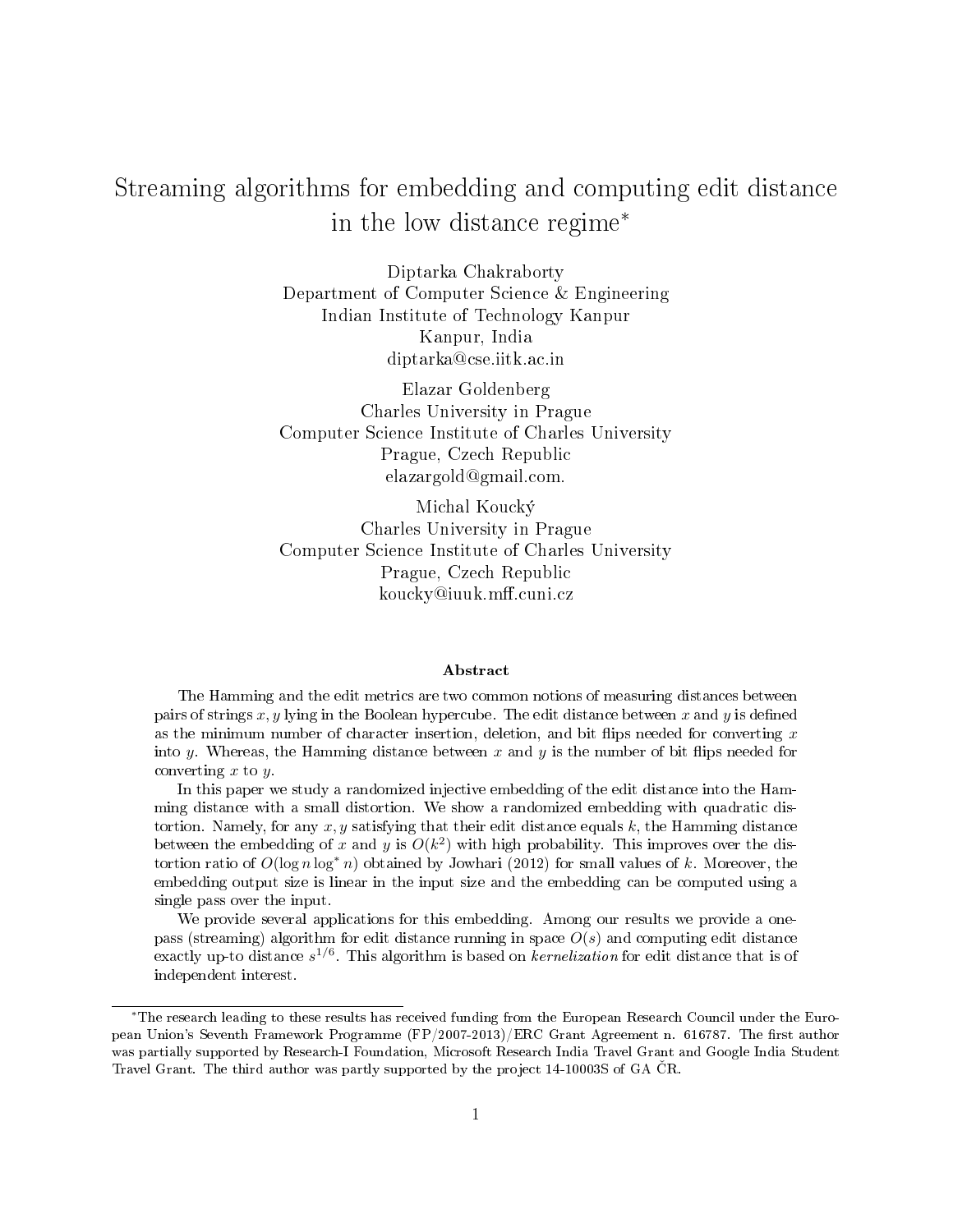# 1 Introduction

The *edit distance* (aka *Levenshtein distance*) [\[Lev66\]](#page-24-0) is a common distance measure between pairs of strings  $x, y \in \{0,1\}^*$  It plays a central role in several domains such as computational biology, speech recognition, text processing and information retrieval. The edit distance between  $x$  and  $y$ . denoted by  $\Delta_e(x, y)$ , is defined as the minimum number of character insertion, deletion, and bit flips needed for converting x into y. Another common distance measure between pairs of strings  $x,y\in\left\{ 0,1\right\} ^{n}$  is the Hamming distance, denoted by  $\Delta_{H}(x,y),$  which is the number of bit flips needed for converting  $x$  to  $y$ .

From computational perspective, the Hamming distance has many advantages over the edit distance, our current understanding indicates that it is easier to compute and work with (cf. [\[BI15\]](#page-23-0)). A natural way of bridging the gap between applications requiring the edit distance and algorithms working with the Hamming distance is designing an *embedding* of the edit distance into the Hamming distance. By an embedding of the edit distance into the Hamming distance we mean a mapping f of strings into (possibly different) strings that transforms the edit distance of strings x and y into a related Hamming distance of  $f(x)$  and  $f(y)$ . The *distortion* of such an embedding is the worst case ratio between the Hamming distance of  $f(x)$  and  $f(y)$  and the edit distance of x and y (assuming the embedding does not shrink distances.) Embeddings with low distortion found many applications: from computing edit distance to sketching it, e.g., [\[BYJKK04,](#page-23-1) [OR07,](#page-25-0) [AO09\]](#page-23-2).

For many algorithmic applications a weaker concept— $randomized embedding$ —suffices. A randomized embedding is a randomized mapping from strings to strings so that for any x and y, with high probability over the randomness r, the ratio between the Hamming distance of  $f(x, r)$  and  $f(y, r)$  and the edit distance of x and y is small (again assuming that f does not shrink distances.) This is the type of embedding we consider in this paper. Our main result provides a linear-time embedding with quadratic distortion between input edit distance and output Hamming distance. The distortion does not depend on the length of the strings. A notable feature of our embedding is that it processes the input in one-way manner using little or no space, it is a streaming algorithm.

We provide several applications of this embedding. We design a streaming algorithm for computing the exact edit distance between a pair of strings provided that their edit distance is small  $(o(n^{1/6}))$ . An additional key ingredient of our algorithm is the kernelization of the input strings for edit distance. This is of independent interest.

Two additional applications are in the context of communication complexity. A well-studied one is Document Exchange problem [\[CPSV00\]](#page-23-3), where two communicating parties Alice and Bob hold two input strings x and y and based on the message transmitted by Alice, Bob's task is to decide whether  $\Delta_e(x, y) > k$  and if  $\Delta_e(x, y) \leq k$  then to report x correctly. Another important problem related to embedding is to decide edit distance using a *sketching* protocol. In this problem, given two strings x and y, we would like to compute sketches  $s(x)$  and  $s(y)$  or in other words a mapping  $s: \{0,1\}^n \to \{0,1\}^t$  such that t is much smaller compared to n and our objective is to decide whether  $\Delta_e(x, y) > k$  or not having access to only  $s(x)$  and  $s(y)$ . One can also view the same problem as a two-party public-coin *simultaneous* communication protocol [\[KN97\]](#page-24-1), where Alice holds x and Bob holds y and both of them are only allowed to send one message to a third referee whose job is to decide whether  $\Delta_e(x, y) > k$  or not depending on the messages he receives from Alice and Bob. We elaborate on our results next.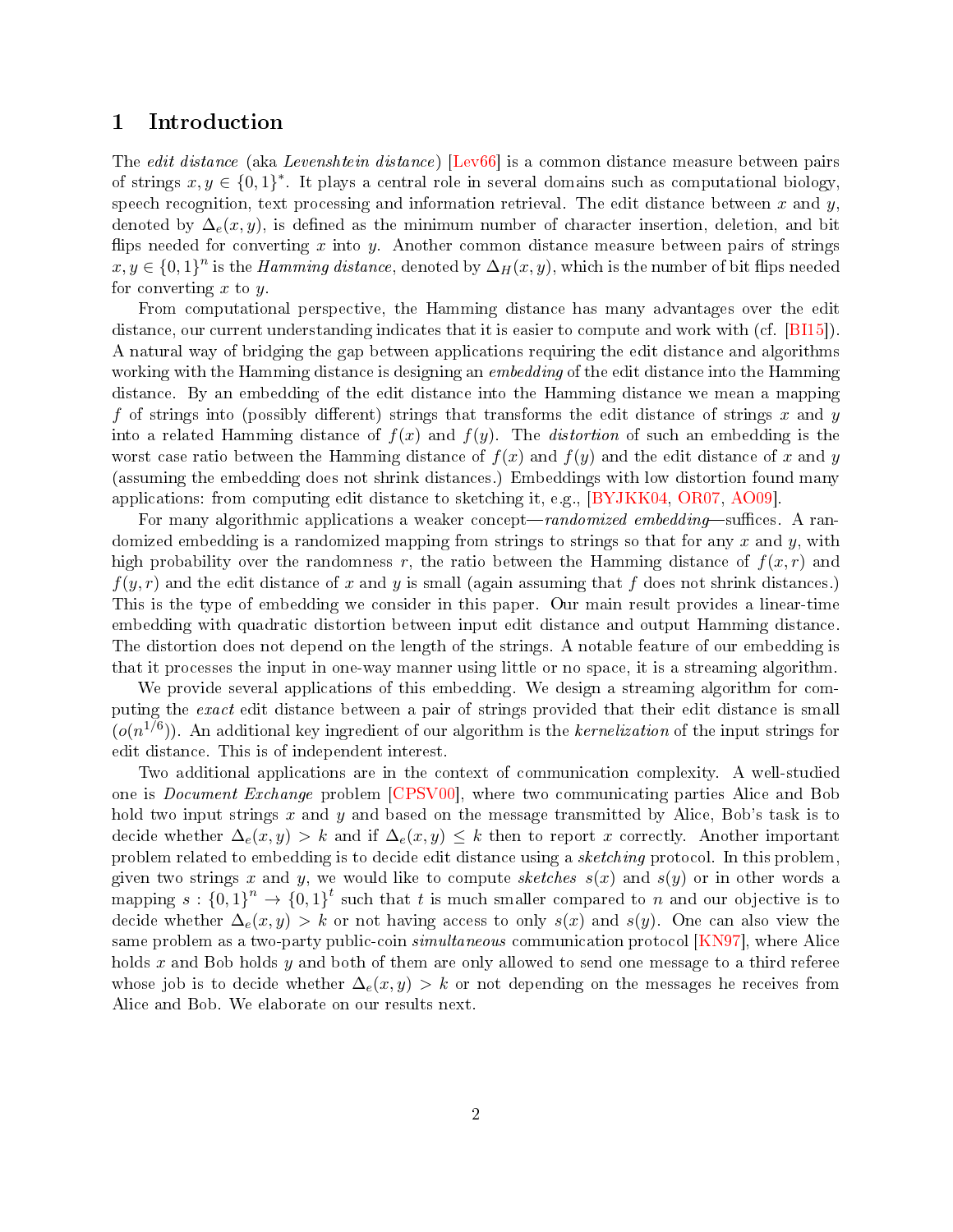#### 1.1 Our Main Results

Our main result shows the existence of a randomized mapping  $f$  from edit distance into Hamming distance that at most squares the edit distance. Our result applies to the shared randomness model. Namely, we show that for every pair of strings  $(x, y) \in \{0, 1\}^n$  having a small edit distance the Hamming distance between the encoded strings is small, provided that the encoding was done using the same sequence of random bits.<sup>[1](#page-2-0)</sup> Formally:

<span id="page-2-1"></span>**Theorem 1.1.** For any integer  $n > 0$ , there is  $\ell = O(\log n)$  and a function  $f : \{0,1\}^n \times \{0,1\}^{\ell} \rightarrow$  ${0,1}^{3n}$  such that for any pair of strings  $x, y \in {0,1}^n$ :

$$
\frac{1}{2} \cdot \Delta_e(x, y) \le \Delta_H(f(x, r), f(y, r)) \le O((\Delta_e(x, y))^2)
$$

with probability at least  $2/3$  over the choice of the random string  $r \in \{0,1\}^{\ell}$ . Furthermore, f can be computed in a streaming fashion in (non-uniform) log-space using one pass over the input string  $x$ .

We can also give a uniform version of this theorem by allowing a little bit more random bits.

<span id="page-2-2"></span>**Theorem 1.2.** There is an algorithm A computing a function  $f: \{0,1\}^n \times \{0,1\}^{\ell} \rightarrow \{0,1\}^{3n}$  where  $\ell = O(\log^2 n)$  such that for any pair of strings  $x, y \in \{0, 1\}^n$ .

$$
\frac{1}{2} \cdot \Delta_e(x, y) \le \Delta_H(f(x, r), f(y, r)) \le O((\Delta_e(x, y))^2)
$$

with probability at least  $2/3$  over the choice of the random string  $r \in \{0,1\}^{\ell}$ . The algorithm A on input x and r works in a streaming fashion in log-space using one pass over its input x and random access to r. On a word RAM with word size  $O(\log n)$ , A can be implemented so that it uses only constant amount of working memory, i.e.,  $O(1)$  words, and uses  $O(1)$  amortized time per output bit  $(O(\log n))$  per output bit in the worst-case.)

In both of the above theorems, with probability at least  $1 - 1/n^{\Omega(1)}$  over the choice of random r, x can be recovered from  $f(x, r)$ . Indeed, the algorithm computing f knows which is the case by the end of its computation. Hence, the function  $f$  in both of the theorems can be made one-to-one by appending r at the end of the output and also appending either  $0^n$  or x depending on whether x can be recovered or not. (One would require an extra pass over x to append it.) This answers positively Problem 59 of Dortmund Workshop on Algorithms for Data Streams 2012 [\[DW1\]](#page-24-2) in the randomized case whether there is an embedding which maps strings of constant edit distance into strings of Hamming distance  $o(\log n)$ .

We can specify the trade-off between the Hamming distance and its probability: for any positive  $c \in \mathbb{R}$ , the probability that  $\Delta_H(f(x,r),f(y,r)) \leq c \cdot \Delta_e(x,y)^2$  is at least  $1-\frac{12}{\sqrt{2}}$  $\frac{2}{c} - O(\frac{1}{n})$  $\frac{1}{n}$ ) (extra  $O(1/n)$  term comes from the error incurred due to Nisan's PRG discussed in Section [5\)](#page-13-0) On the other hand  $\Delta_H(f(x,r),f(y,r)) \geq \Delta_e(x,y)/2$  happens with probability  $1-1/n^{\Omega(1)}$ .

One may naturally wonder what is the distribution of the resulting Hamming distance. It very much depends on the two strings x and y. For example if y is obtained from x by flipping the first k bits then with high probability the Hamming distance of  $f(x, r)$  and  $f(y, r)$  is  $O(k)$ . On the other hand, if y is obtained from a *random* x by flipping each  $n/k$ -th bit (where  $n \geq k^3$ ) then with high

<span id="page-2-0"></span><sup>&</sup>lt;sup>1</sup>Our result can easily be extended for strings lying in a larger alphabet (See Section [6\)](#page-15-0).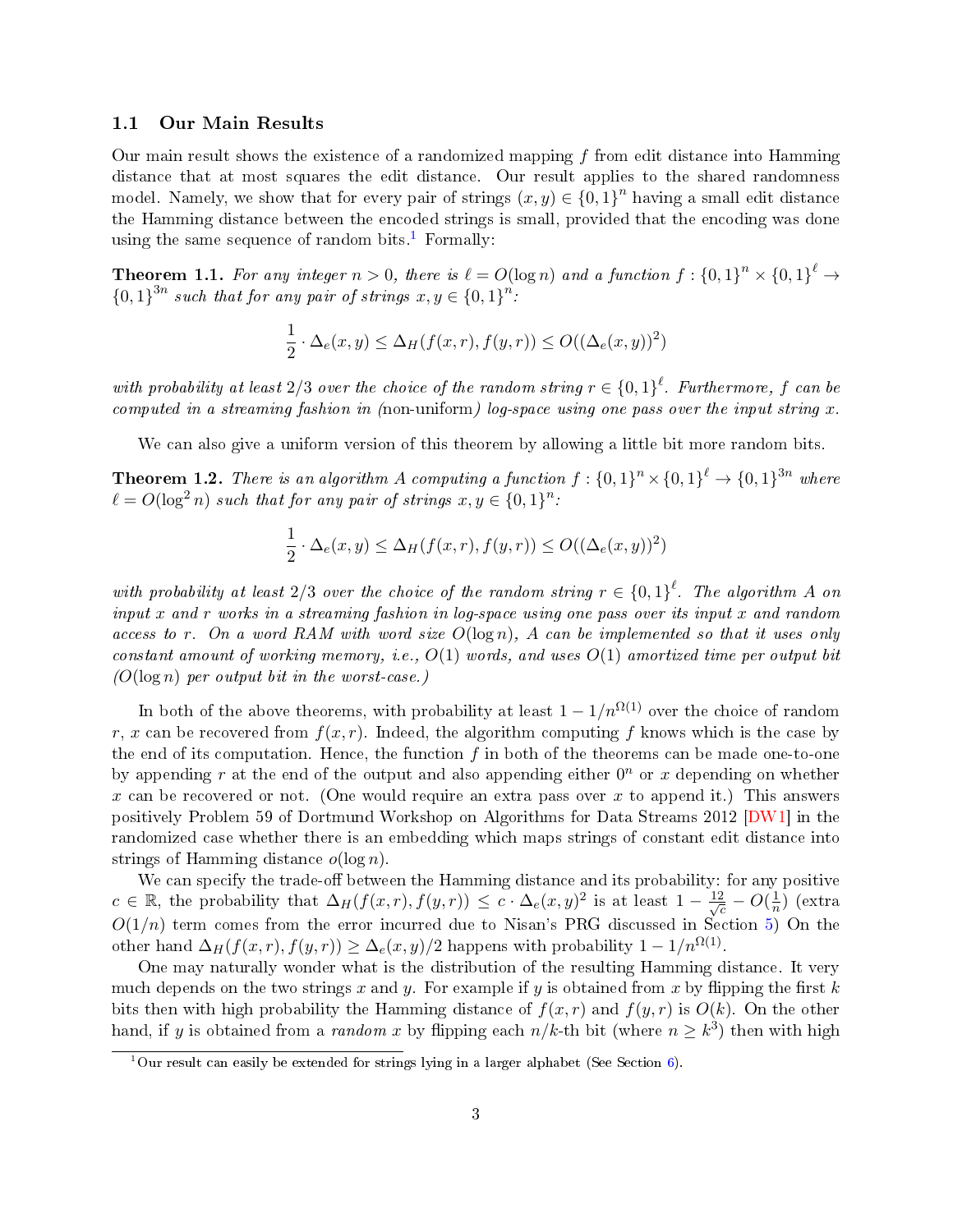probability the Hamming distance of  $f(x,r)$  and  $f(y,r)$  will be  $\Omega(k^2)$ . Interestingly though, for any two distinct fixed x and y, the expectation of  $\Delta_H(f(x,r), f(y,r))$  is  $\Theta(n)$  so the distribution is heavy tailed. For many applications this is not any problem as in many applications one can abort when the Hamming distance is large and retry with a new random seed.

Applications One of the important contributions of this paper is providing an algorithm efficient in terms of running time as well as space that computes the edit distance between two strings with a promise that the edit distance is "small". Moreover, our algorithm can be implemented in a streaming fashion using only a single pass over the input. Let us first state our result formally.

<span id="page-3-0"></span>**Theorem 1.3.** There is a probabilistic algorithm that on input  $x, y \in \{0,1\}^n$  and an integer s with probability at least  $1-1/n$  outputs  $k=\Delta_e(x,y)$  if  $k < s^{1/6},$  and a series of  $k$  edit operations transforming x into y. With the remaining probability the algorithm outputs `I DO NOT KNOW'. The algorithm accesses x and y in one-way manner, runs in time  $O(n + s \log n)$  and uses space  $O(s)$ .

To the best of our knowledge this is the first algorithm capable of computing the exact edit distance of two strings in a streaming fashion provided the distance is not too large  $o(n^{1/6})$ . Furthermore, it can output the sequence of associated edit operations in sub-linear space. No such linear-time algorithm existed thus far. If we allow the algorithm  $O(\log \log k)$  passes over the input. we do not have to provide the parameter s to the algorithm (Corollary [7.10\)](#page-21-0).

Other applications of the randomized embedding considered in this paper include the document exchange problem, design of sketching algorithm to solve gap edit distance problem, and approximate nearest neighbor search. For the document exchange problem we first apply our embedding and then use the document exchange protocol under Hamming distance, for which an efficient communication protocol is known [\[PL07\]](#page-25-1). As a consequence, we achieve  $O(k^2 \log n)$  bound on the number of bits transmitted for document exchange protocol under edit metric. Moreover, in our protocol, running time of each party will be  $O(n \log n + k^2 \log n)$ .

In a similar fashion, our main embedding result provides a randomized sketching algorithm for  $k$ vs.  $ck^2$  gap edit distance problem for some constant c and a randomized algorithm for approximate nearest neighbor search problem that will return a point within the distance of  $O(k)$  times that of the closest one under edit distance metric.

### 2 Our Techniques

**Embedding.** Our embedding scheme is based on markedly different idea than previously known embeddings of edit distance into Hamming distance. Our basic embedding scheme is based on the idea of coupling of Markov chains known as Kruskal Principle (cf. [\[LRV09\]](#page-24-3)). The basic randomized scheme works as follows: First we pick (using the random string  $r$ ) a sequence of random functions  $h_1, \ldots, h_{3n} : \{0,1\} \to \{0,1\}.$  We further maintain a pointer i for current position on the input string x, initially set to 1. In time  $t \leq 3n$  we append the bit  $x_i$  to the output, and increment i by  $h_t(x_i)$  (if i exceeds n, we pad the output string with zeros).

This scheme clearly uses a linear number of bits. Using derandomization techniques such as Nisan's pseudo-random generator [\[Nis90\]](#page-25-2), we can reduce the number of bits to  $O(\log^2 n)$  in the uniform case and  $O(\log n)$  in the non-uniform case.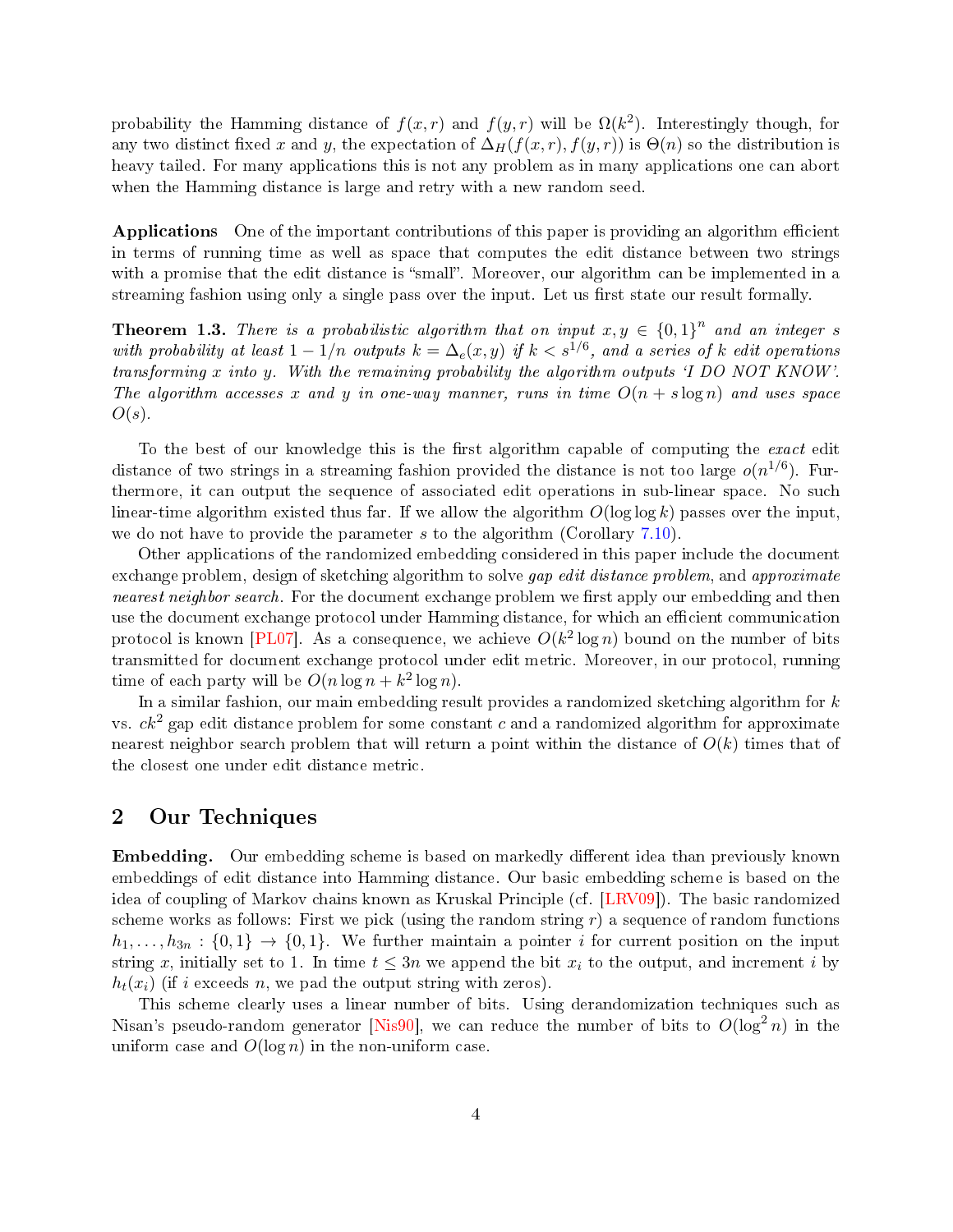To shed some light on why the basic embedding works well, consider two strings  $x, y \in \{0, 1\}^n$ of edit distance k, and consider the output  $f(x, r)$ ,  $f(y, r)$  of the embedding for the same random bits r, i.e., produced using the same hash functions. Observe that as long as the pointer i points to indices in the shared prefix of  $x$  and  $y$ , the two output strings are equal. In the first iteration when i points to an index such that  $x_i \neq y_i$ , the output bits become different. Nevertheless, the increment of  $i$  is done independently in the embedding of each input. This independent increment is done in each iteration where the output bits are different. The crux of our argument relies on this independent increment to ensure that with high probability  $\Delta_H(f(x,r), f(y,r)) \leq ck^2$ . This is done by reducing our problem to a certain question regarding random walks on the integer line.

**Algorithm of Saha [\[Sah14\]](#page-25-3):** An idea similar to ours is used in the algorithm of [Sah14] for computing the edit distance of a string of parenthesis of various types from the set of well parenthesized expressions. The main idea of the algorithm presented in [\[Sah14\]](#page-25-3) is to process the string left to right, push opening parenthesis on a stack and match them against closing parenthesis. Whenever there is a mismatch remove at random either the closing parenthesis or the opening one. This algorithm can be applied also to approximately compute the edit distance of strings by pushing a reverse of one of the strings on the stack and matching the other string against the stack. Whenever there is a mismatch remove at random a symbol either from the top of the stack or from the other string.

In order to approximate the edit distance of two strings at hand it is fairly natural idea to remove the mismatched symbols at random. Our algorithm also builds on this idea. However, while designing an embedding protocol, there is a major technical challenge when we do not have access to both of the strings at the same time and we should remove the mismatched characters. We do not know which one are those. Deleting symbols at random is unlikely to provide a good result. Moreover, we would like the embedding of  $x$  to be *simultaneously* close to the embedding of all the strings  $y$ , which are relatively close (in edit distance) to  $x$ .

Hence, it is not clear that one can carry out the basic idea of mismatch removal in the case of string embedding when we have access only to one of the strings. Indeed, one needs some *oblivious* synchronization mechanism that would guarantee that once the removal process is synchronized it stays synchronized. The existence of such a mechanism is not obvious. Surprisingly, there is an elegant solution to this problem with a good performance.

Our solution to this problem repeats symbols random number of times instead of removing them and we introduce correlations between the random decisions so that our process achieves synchronization. (Indeed, deleting symbols would not work in our setting as we want to preserve the overall information contained in the strings.) Although the underlying mechanism of our algorithm and that of  $\text{Sahl4}$  is different, the analysis in  $\text{Sahl4}$  eventually reduces to a similar problem about random walks. One of an open problems about the oblivious synchronization is whether one can design such a mechanism with a better performance than ours.

Computing edit distance. Our algorithm for small edit distance consists of two steps. In the first step we produce a *kernel*  $x'$  and  $y'$  from the input strings  $x$  and  $y$  such that the edit distance of  $x'$  and  $y'$  is the same as that of x and y, while the length of  $x'$  and  $y'$  is related to their edit distance rather than the original input size. Then we run known algorithm [\[LMS98\]](#page-24-4) on the kernel to compute the edit distance. (This is akin to Fixed Parameter Tractability.)

To compute the kernel, we first find a good candidate *alignment* of x and y using our embedding procedure or Saha's algorithm. By an alignment we mean a mapping of symbols from  $x$  to their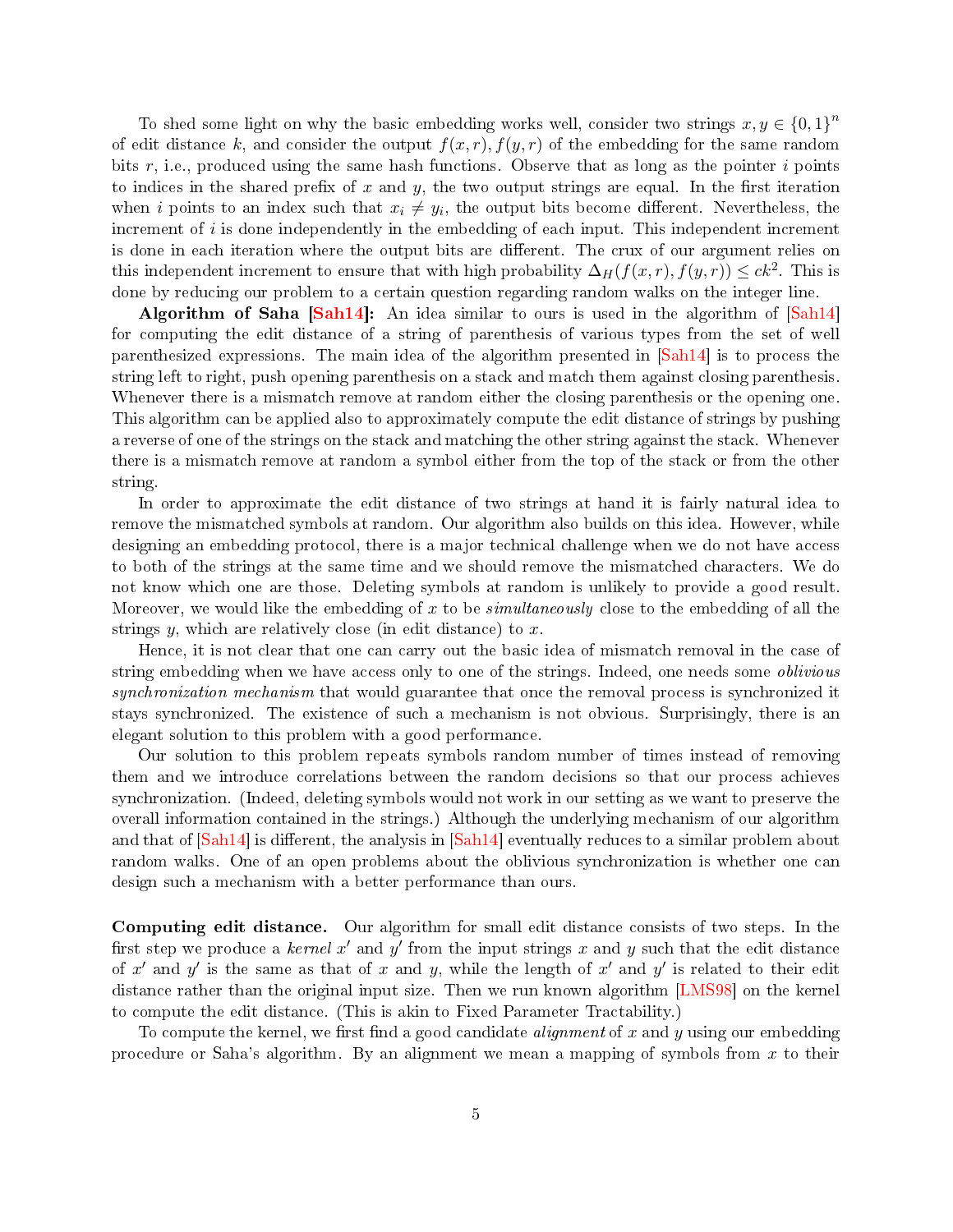copies in y resulting from performing edit operations on  $x$ . (See Section [7.1](#page-16-0) for a precise definition.) The candidate alignment obtained from our algorithm results from  $O(k^2)$  edit operations with high probability, where k is the edit distance of x and y. Using this alignment we reduce x and y to  $x'$ and  $y'$  of length  $O(k^6)$  and the same edit distance. Finding the embedding and reducing the size can be done during a single pass over the inputs.

As the size of the kernel is directly related to the quality of the initial alignment the above procedure succeeds only with constant probability. To decrease the error probability we re-run the embedding and kernelization procedures if we obtain a kernel that is too large. To avoid re-reading the whole input we use the over-sized kernel from the previous trial as the input in the next trial.

Further Improvements: Since our earlier version of the paper we have realized that we could obtain a somewhat better deterministic algorithm that uses  $O(k^4)$  space and runs in time  $O(n+k^4)$ . This could be done as follows. We divide the input strings into blocks of size  $O(k^4)$ . Then apply the deterministic algorithm to find the optimal alignment between the first block of both the input strings [\[LMS98\]](#page-24-4). It is guaranteed that the resulted alignment will be of cost at most  $k$  and thus it will be at most  $2k$  steps away from the desired optimal alignment. Now do the same step for the next block. However this time, instead of considering just the current block for each input, we consider the string resulted by appending kernel computed so far with the current block. Thus the strings under consideration will be of size  $O(k^4)$ . Again apply the algorithm given in [\[LMS98\]](#page-24-4) and continue this process. At the end we will output the exact edit distance between the two input strings.

Using a different approach the authors claim to find a deterministic algorithm that uses  $O(k^2)$ space and runs in time  $O(n+k^2)$ . This approach is still in progress and it would be published soon.

#### 2.1 Related Works

#### 2.1.1 Computing and approximating edit distance

The notion of edit distance plays a central role in several domains such as computational biology, speech recognition, text processing and information retrieval. As a consequence, computational problems involving edit distance seek attentions of many researchers. We refer the reader to a survey by Navarro [\[Nav01\]](#page-24-5) for a comprehensive treatment of this topic. The problem of computing exact edit distance (the *decision* problem) can be solved in  $O(n^2)$  time using classical dynamic programming based algorithm [\[WF74\]](#page-25-4). Later, Masek and Paterson [\[MP80\]](#page-24-6) achieved slightly improved bound of  $O(n^2/\log n)$  and this is the best known upper bound so far for computing arbitrary edit distance. Backurs and Indyk [\[BI15\]](#page-23-0) indicates that this bound cannot be improved significantly unless the strong Exponential Time Hypothesis is false. They give a reduction which (implicitly) maps instances of SAT into instances of edit distance with the edit distance close to  $n$ . This does not exclude faster algorithms for small edit distance such as the  $O(n+k^2)$  time algorithm provided by Landau et al. [\[LMS98\]](#page-24-4).

So suppose the edit distance between the strings is guaranteed to be bounded by  $k \ll n$ . Then the running time and the space can be improved. Ukkonen [\[Ukk85\]](#page-25-5) provided an algorithm that solves the decision problem in time  $O(kn)$  and space  $O(k)$ . To find the optimal alignment (the search problem) the algorithm uses  $O(n)$  space. Landau et al. [\[LMS98\]](#page-24-4) solved the decision problem within time  $O(n + k^2)$  and  $O(n)$  space (by slightly modifying their algorithm the search problem can be solved as well using  $O(k^2)$  extra space). In this paper, we provide a randomized algorithm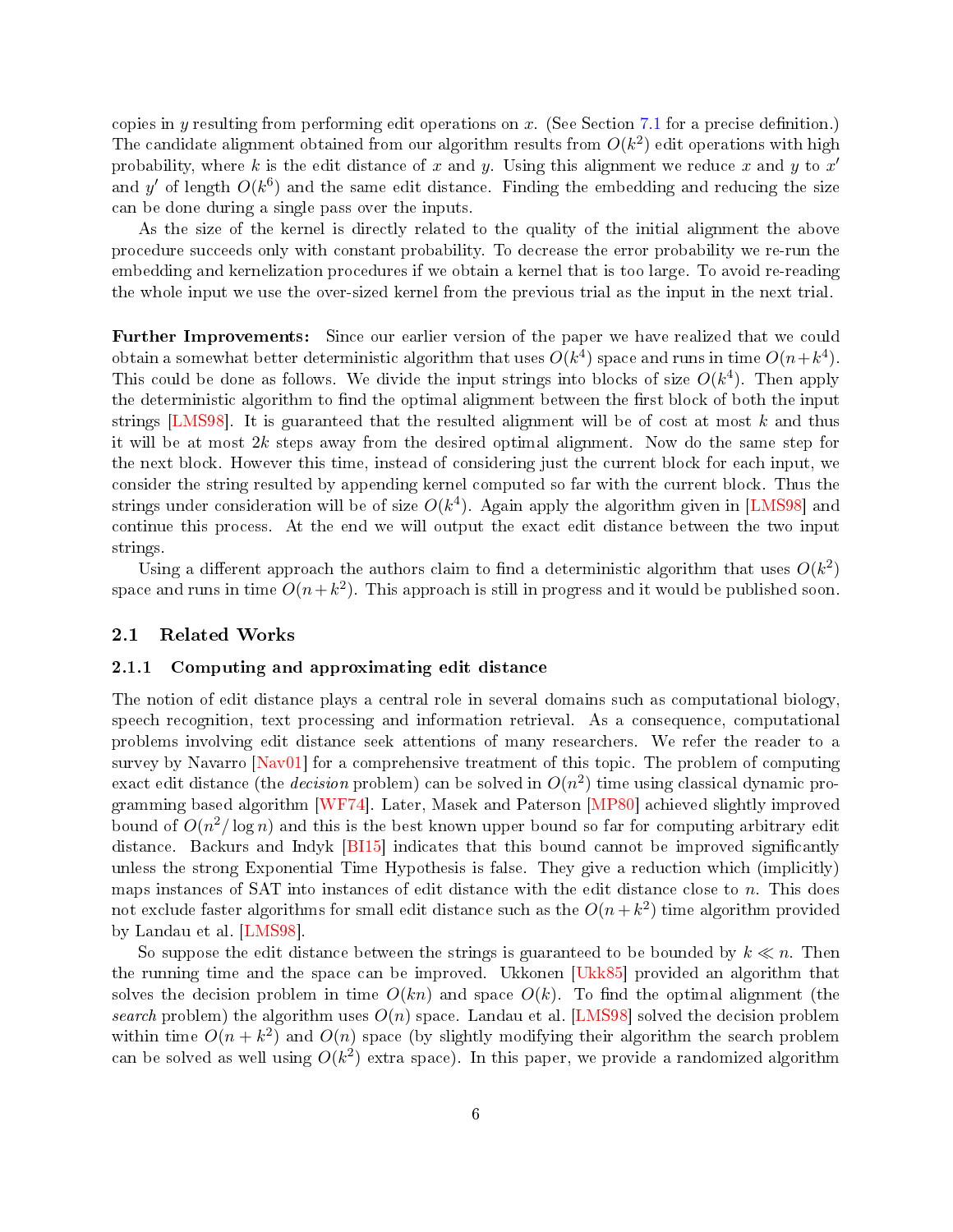| --------------- |                                                         |                     |                            |                        |
|-----------------|---------------------------------------------------------|---------------------|----------------------------|------------------------|
| Authors         | Time                                                    | <b>Space</b>        | Approximation              | Solving Decision       |
|                 |                                                         |                     | Ratio                      | or Search              |
| [WF74]          | $O(n^2)$                                                | O(n)                | Exact                      | Search                 |
| [MP80]          | $\overline{O(n^2/\log(n))}$                             | O(n)                | Exact                      | Search                 |
| [LMS98]         | $O(n+\overline{k^2})$                                   | O(n)                | Exact                      | Decision               |
| [LMS98]         | $O(n+k^2)$                                              | $O(n+k^2)$          | Exact                      | Search                 |
| <b>LMS98</b>    | O(n)                                                    | O(n)                | $\sqrt{n}$                 | Search                 |
| [AKO10]         | $n^{1+\epsilon}$ (randomized)                           | O(n)                | $(\log n)^{O(1/\epsilon)}$ | Decision               |
| Sah14           | $O(n)$ (randomized)                                     | $O(\log n)$         | O(k)                       | Search (streaming)     |
| This paper      | $O(n + k^6)$<br>(randomized)                            | $O(k^6)$            | Exact                      | Search with a          |
|                 |                                                         |                     |                            | promise (streaming and |
|                 |                                                         |                     |                            | single pass)           |
| This paper      | $O(\epsilon^{-1}n \log \log k + k^{6+\epsilon} \log n)$ | $O(k^{6+\epsilon})$ | Exact                      | Search (streaming and  |
|                 | randomized)                                             |                     |                            | $\log \log k$ pass)    |

<span id="page-6-0"></span>Table 1: Taxonomy of Algorithms Solving/ Approximating the Edit Distance

for the search problem under the promise that the edit distance is small. Our algorithm runs in time  $O(n+k^6)$ , uses space of size  $O(k^6)$  and it is a single-pass algorithm. We can remove the promise by paying a penalty in the number of passes over the input and slightly worse time and space complexity. Table [1](#page-6-0) summarizes the above results.

On the other hand, if we focus on approximating edit distance, we have much better bounds On the other hand, if we focus on approximating edit distance, we have much better bounds<br>on running time. The exact algorithm given in [\[LMS98\]](#page-24-4) immediately gives a linear-time  $\sqrt{n}$ approximation algorithm. A series of subsequent works improved this approximation factor first to  $n^{3/7}$  [\[BYJKK04\]](#page-23-1), then to  $n^{1/3+o(1)}$  [\[BES06\]](#page-23-5) and later to  $2^{\tilde{O}(\sqrt{\log n})}$  [\[AO09\]](#page-23-2) while keeping he run-ning time of the algorithm almost linear. Batu et al.[\[BEK](#page-23-6)<sup>+</sup>03] provided an  $O(n^{1-\alpha})$ -approximation algorithm that runs in time  $O(n^{\max\{\frac{\alpha}{2},2\alpha-1\}})$ . The approximation factor was further improved to  $(\log n)^{O(1/\epsilon)}$ , for every  $\epsilon > 0$  where the approximation algorithm runs in  $n^{1+\epsilon}$  time [\[AKO10\]](#page-23-4).

The result related to computing edit distance approximately in [\[AO09\]](#page-23-2) was based on embedding edit distance into  $\text{Hamming distance [OR07]}$  $\text{Hamming distance [OR07]}$  $\text{Hamming distance [OR07]}$ , where authors showed such an embedding with distortion factor  $2^{O(\sqrt{\log n \log \log n})}$  $2^{O(\sqrt{\log n \log \log n})}$ . In case of embedding of *edit distance with moves* <sup>2</sup> into Hamming metric, the distortion factor is known to be upper bounded by  $O(\log n \log^* n)$  [\[CM02\]](#page-23-7). Andoni *et* al.  $[ABC^{+}03]$  showed a lower bound of  $3/2$  on distortion factor in case of embedding from edit distance metric to Hamming metric. This lower bound was later strengthened to  $(\log n)^{1/2-o(1)}$  [\[KN05\]](#page-24-7) and then to  $\Omega(\log n)$  in [\[KR06\]](#page-24-8).

#### 2.1.2 Randomized embedding and its implications

Embeddings that we have talked about in the last subsection are all deterministic. If we consider randomized embedding then we already have a much better bound on distortion factor by [\[Jow12\]](#page-24-9). Jowhari [\[Jow12\]](#page-24-9) gave a time-efficient randomized embedding from edit distance metric into Hamming metric with distortion factor  $O(\log n \log^* n)$  equipped with a polynomial time *reconstruction* procedure. He raised the question whether it is possible to achieve distortion factor  $o(\log n)$  keeping

<span id="page-6-1"></span><sup>&</sup>lt;sup>2</sup>Similar to  $\Delta_e(x, y)$  with addition of a block move operation, where moving a substring of x to another location is considered as a single operation.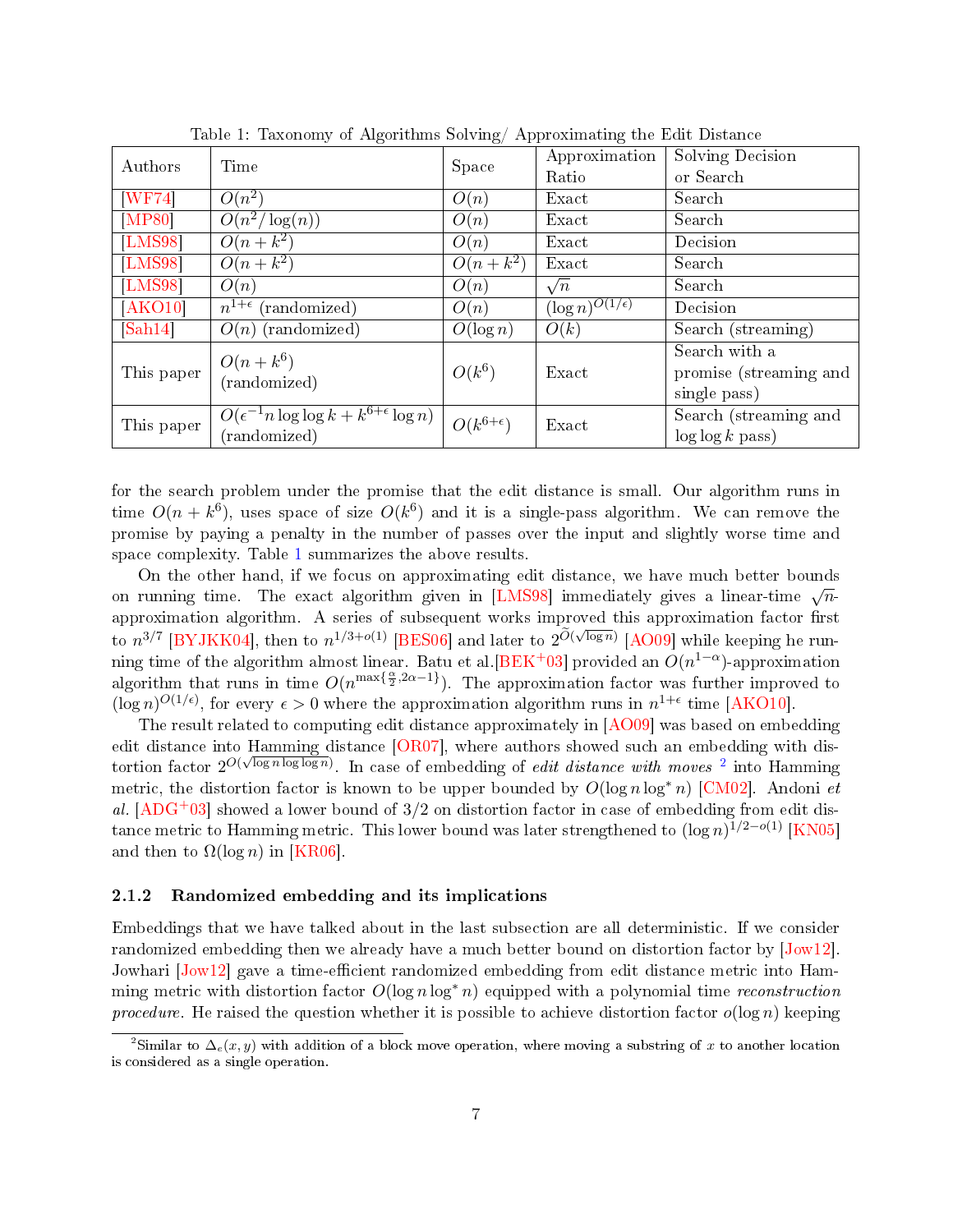both the embedding and the reconstruction procedure time-efficient. In this paper, we answer this question and achieve an upper bound of  $O(k)$  on distortion factor which is a significant improvement over the previous result when k is "small" compared to n.

Jowhari's motivation behind giving such efficient randomized embedding was to design a oneway protocol that solves document exchange problem under edit distance metric. Before looking at the result by Jowhari  $[Jow12]$ , let us first shed some light on what was known earlier about this problem. If we focus only on one-way communication protocols, then by using a simple strategy (e.g., see  $\overline{Jow12}$ ) involving random hash functions, we can achieve an upper bound of  $O(k \log n)$  on the total number of bits transmitted and the same bound is also known for deterministic protocol [\[Orl91\]](#page-25-6). Unfortunately, both the protocols incur Bob's running time exponential in  $k$ . Jowhari  $[Jow12]$ studied this problem with the restriction that both Alice and Bob run  $poly(k, n)$ -time algorithms and gave a protocol with a  $O(k \log^2 n \log^* n)$  bound on the number of bits transmitted. He actually showed that any efficient randomized embedding with a reconstruction procedure which is efficient as well, can be used to design a randomized protocol for this problem. As a consequence, our embedding result translates into a protocol with a  $O(k^2 \log n)$  bound on the number of bits transmitted.

Another problem that we consider in this paper is the design of sketching algorithm to decide edit distance. For Hamming distance, efficient sketching algorithm is known [\[KOR98,](#page-24-10) [BYJKK04\]](#page-23-1) that solves the k vs.  $(1 + \epsilon)k$  gap Hamming distance problem with constant size sketches. Building on that result, Bar-Yossef et al. [\[BYJKK04\]](#page-23-1) gave a computation of constant size sketch that can distinguish the two cases when edit distance is at most k and when that is at least  $(kn)^{2/3}$ , for distinguish the two cases when edit distance is at most k and when that is at least  $(kn)^{-\gamma}$ , for  $k \leq \sqrt{n}$ . Later, improvement on distortion factor of embedding [\[OR07\]](#page-25-0) results in solution to k vs.  $2^{O(\sqrt{\log n \log \log n})} \cdot k$  gap edit distance problem. Our embedding result can be used to solve k vs.  $ck^2$ gap edit distance problem with high probability for some constant  $c$  using constant size sketches.

Organization of the Paper: In Section [3,](#page-7-0) we restate some of the basic facts about random walks on the integer line. In Section [4,](#page-8-0) we provide the main randomized embedding algorithm and also show the bound on distortion factor of that embedding. Then in Section [5,](#page-13-0) we discuss how to reduce the number of random bits used in the embedding algorithm which implies Theorem [1.1](#page-2-1) and Theorem [1.2.](#page-2-2) We dedicate Section [7.1](#page-16-0) and Section [7.2](#page-17-0) to the discussion of one of the main applications of our embedding algorithm which is computing edit distance between a pair of strings with a guarantee that the distance is small. In Section [8,](#page-21-1) we provide several other application of our main embedding algorithm in the domain of communication complexity.

## <span id="page-7-0"></span>3 Preliminaries

In the rest of the paper, we refer to a random walk on a line as a random walk on the integer line where in each step with probability  $1/2$  we stay at the same place, with probability  $1/4$  we step to the left, and otherwise we step to the right. For parameters  $t \in \mathbb{N}, \ell \in \mathbb{Z}$ , by  $q(t, \ell)$ , we denote the probability that a random walk on a line starting at the origin reaches the point  $\ell$  at time t for the first time (for convenience we set  $q(0, 0) = 1$ ) and by  $p(t, \ell)$ , we denote the probability that a random walk on a line starting at the origin reaches the point  $\ell$  within time t. Note that  $p(t,\ell) = \sum_{i=0}^{t} q(i,\ell)$ . Now a few basic facts about the functions  $p(t,\ell)$  and  $q(t,\ell)$  are mentioned below.

<span id="page-7-1"></span>Observation 3.1. Let  $t \in \mathbb{N}$  then: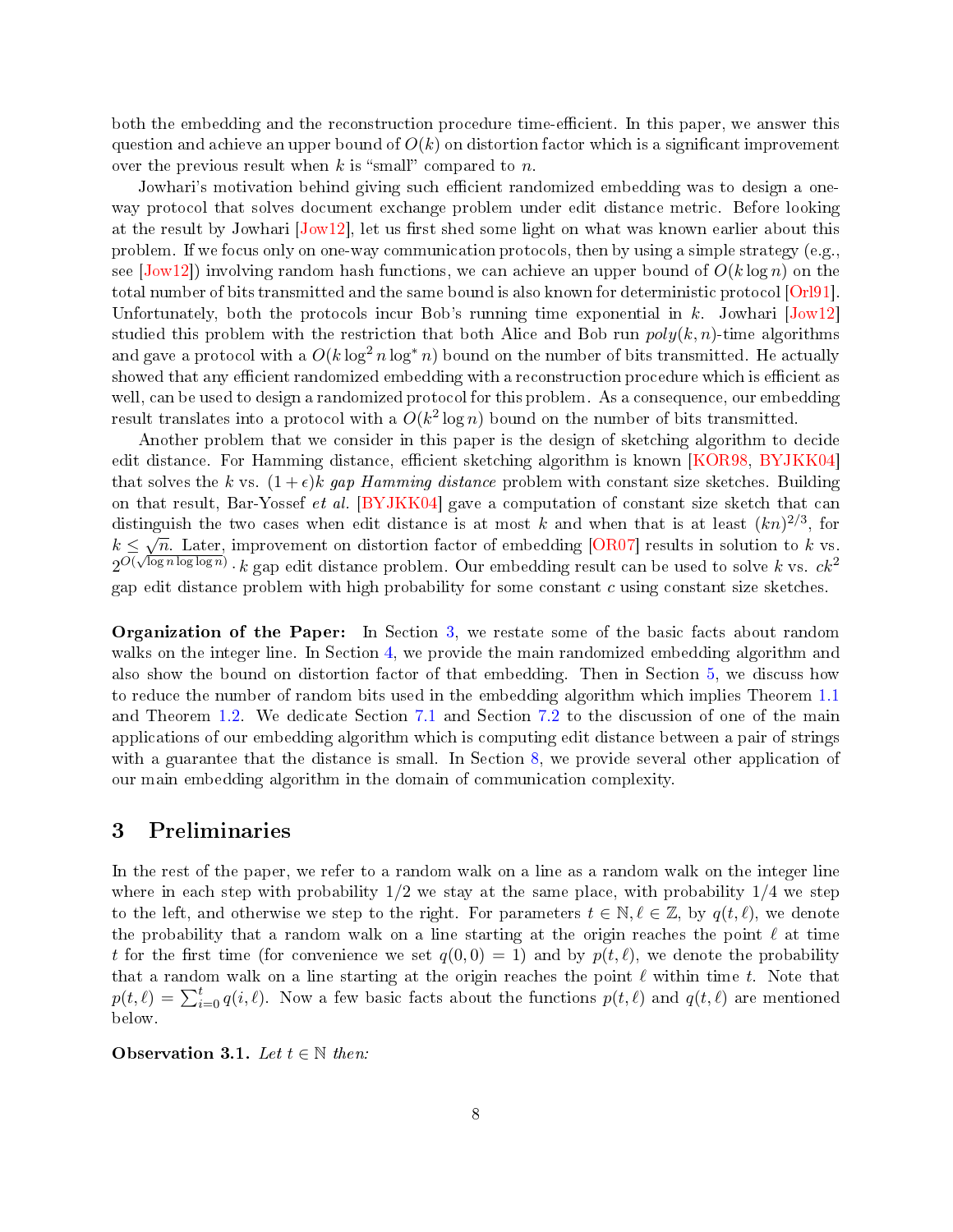- <span id="page-8-5"></span>1. For all  $\ell < 0$  it holds that  $p(t, \ell) \leq p(t, \ell + 1)$ , and for all  $\ell > 0$ ,  $p(t, \ell) \leq p(t, \ell - 1)$ ,
- <span id="page-8-4"></span>2. For all  $\ell \neq 0$  it holds that  $q(t, \ell) = \frac{1}{4}q(t - 1, \ell - 1) + \frac{1}{2}q(t - 1, \ell) + \frac{1}{4}q(t - 1, \ell + 1)$ ,
- <span id="page-8-6"></span>3. For all  $\ell > 1$  it holds that  $q(t, \ell) = \sum_{j < t} q(t - j, \ell - 1)q(j, 1)$ .

The following is a well known fact about random walks that can be found e.g. in [\[LPW06,](#page-24-11) Theorem 2.17].

<span id="page-8-3"></span>**Proposition 3.2** (Folklore). For any  $k, \ell \in \mathbb{N}$  it holds that:

$$
\sum_{t=0}^{\ell} q(t,k) \ge 1 - \frac{12k}{\sqrt{\ell}}.
$$

In particular,  $\sum_{t=0}^{1296k^2} q(t,k) \geq \frac{2}{3}$  $\frac{2}{3}$ .

# <span id="page-8-0"></span>4 The Basic Embedding

In this section we present our basic embedding and in the subsequent section we show how to reduce the number of its random bits to prove our main theorems. The pseudo-code for the embedding is given in Algorithm [1.](#page-8-1)

```
Algorithm 1 Basic Embedding Function f
```

```
Input : x \in \{0,1\}^n, and a random string r \in \{0,1\}^{6n}Output: f(x,r) \in \{0,1\}^{3n}Interpret r as a description of h_1, \ldots, h_{3n} : \{0, 1\} \rightarrow \{0, 1\}.Initialization: i = 1, Output = \lambda;
for j = 1, 2, ..., 3n do
   if i \leq n then
        Output = Output \odot x_i, where the operation \odot denotes concatenation;
     i = i + h_i(x_i);end
    else
    \int Output = Output \odot 0;
   end
end
Set f(x, r) = Output.
```
Let us illustrate our embedding applied on the strings:  $x = abc, \ldots, xyz, def, \ldots, xyz$  and  $y = def, \ldots, xyz, abc, \ldots, xyz$  while using the same sequence r as random string.

As one can see, upon each block of edit changes, the output strings  $f(x, r)$  and  $f(y, r)$  become different, till they "synchronize" again. In the sequel, we justify this kind of behavior and show that the synchronization is rapid.

We summarize here the main properties of our basic embedding:

<span id="page-8-2"></span>**Theorem 4.[1](#page-8-1).** The mapping  $f: \{0,1\}^n \times \{0,1\}^{6n} \rightarrow \{0,1\}^{3n}$  computed by Algorithm 1 satisfies the following conditions: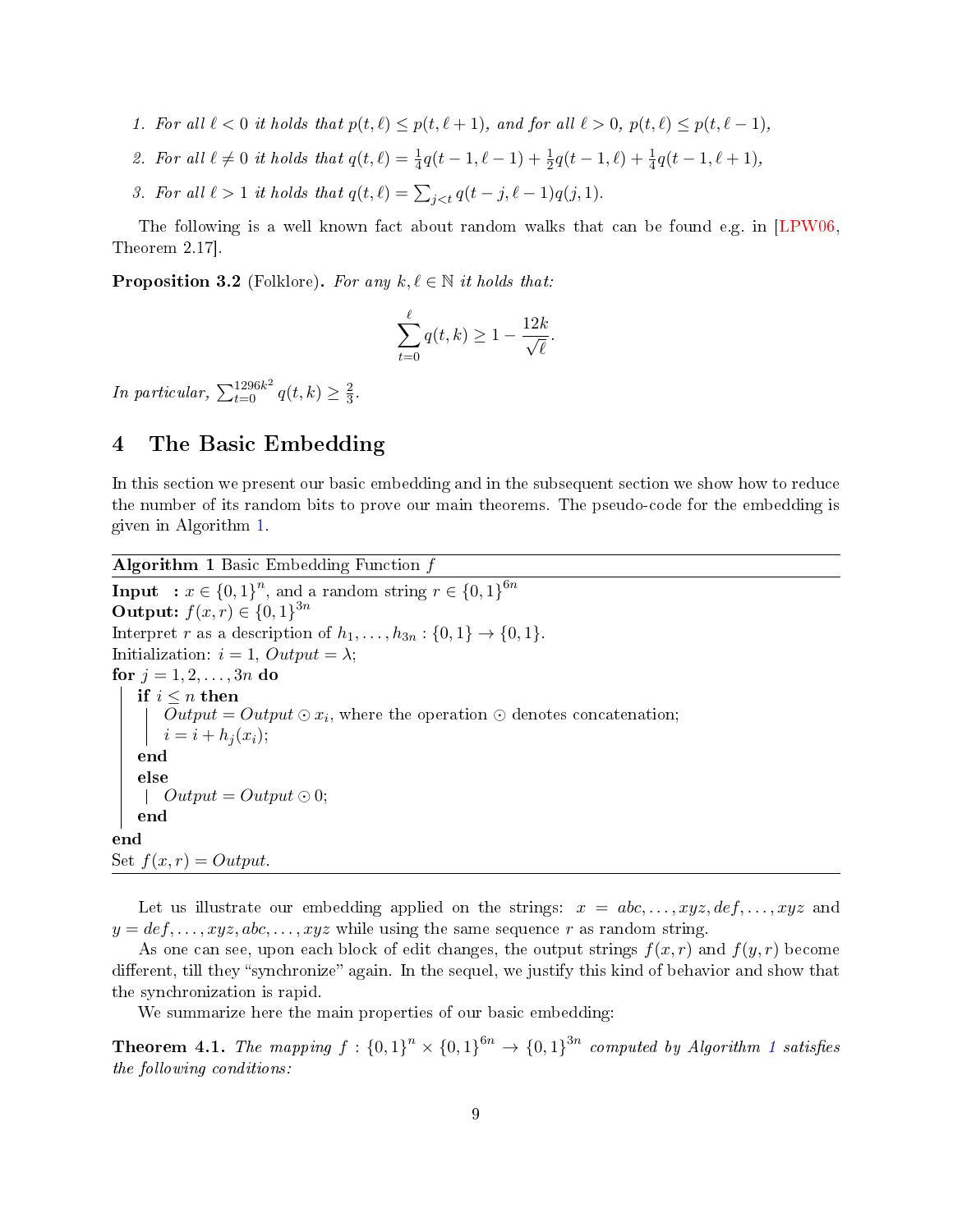

- 1. For every  $x \in \{0,1\}^n$ , given  $f(x,r)$  and r, it is possible to decode back x with probability  $1 - \exp(-\Omega(n)).$
- 2. For every  $x, y \in \{0,1\}^n$ ,  $\Delta_e(x, y)/2 \leq \Delta_H(f(x, r), f(y, r))$  with probability at least 1  $\exp(-\Omega(n)).$
- <span id="page-9-0"></span>3. For every positive constant c and every  $x, y \in \{0,1\}^n$ ,  $\Delta_H(f(x,r), f(y,r)) \leq c \cdot (\Delta_e(x,y))^2$ with probability at least  $1-\frac{12}{\sqrt{2}}$  $\frac{2}{c}$ .

Moreover, both the mapping f and its decoding (given  $f(x,r)$  and r) take linear time and can be performed in a streaming fashion.

Let us justify the properties of our basic embedding from Theorem [4.1.](#page-8-2) It is clear from the algorithm that  $|f(x, r)| = 3n$ . For the first property observe that we can recover x from  $f(x, r)$  and r provided that  $i = n + 1$  at the end of the run of the algorithm. Since at each iteration of the algorithm, i is incremented with probability  $1/2$ , the probability that during  $3n$  rounds it does not reach  $n+1$  can be bounded by  $2^{-\Omega(n)}$  by the Chernoff bound. So unless this low probability event happens we can recover x from  $f(x, r)$  and r.

Proving the second property is straightforward. Indeed, let  $k = \Delta_e(x, y)$ . We claim that  $k/2 \leq \Delta_H(f(x,r), f(y,r))$  whenever the algorithm ends with  $i = n + 1$  on both x and y. In such a case x can be obtained from  $f(x, r)$  by removing all the bits where  $h_i(f(x, r)_i) = 0$ . Similarly for y. Hence, y differs from x only in the part which is obtained from the portion of  $f(y, r)$  which bit-wise differs from  $f(x, r)$ . If  $\ell = \Delta_H(f(x, r), f(y, r))$  then we need to apply at most  $\ell$  edit operations on x to obtain all the y except for at most the last  $\ell$  bits of y (in the case when they are all 0). So except for an event that happens with exponentially small probability  $\Delta_e(x, y) \leq 2 \cdot \Delta_H(f(x, r), f(y, r)).$ 

The rest of this section is devoted for the proof of Property [3.](#page-9-0) We will need the following main technical lemma. Together with Proposition [3.2](#page-8-3) it implies the theorem.

<span id="page-9-1"></span>**Lemma 4.2.** Let  $x, y \in \{0, 1\}^n$  be of edit distance  $\Delta_e(x, y) = k$ . Let  $q(t, k)$  be the probability that a random walk on the integer line starting from the origin visits the point  $k$  at time  $t$  for the first time. Then for any  $\ell > 0$ ,  $Pr[\Delta_H(f(x,r), f(y,r)) \leq \ell] \geq \sum_{t=0}^{\ell} q(t,k)$  where the probability is over the choice of r.

Consider two strings  $x, y \in \{0,1\}^n$  such that  $\Delta_e(x, y) = k$ . We will analyze the behavior of the embedding function on these two strings. We are interested in the Hamming distance of the output of the function. Let  $y = x^{(0)}, x^{(1)}, \ldots, x^{(k)} = x$  be a series of strings such that  $\Delta_e(x^{(\ell-1)}, x^{(\ell)}) = 1$ . Such strings exist by our assumption on the edit distance of x and y. Let  $i_\ell$  be the first index on which  $x^{(\ell-1)}$  and  $x^{(\ell)}$  differ. To ease the notation assume  $i_1 < \cdots < i_k$  (we will remove the assumption in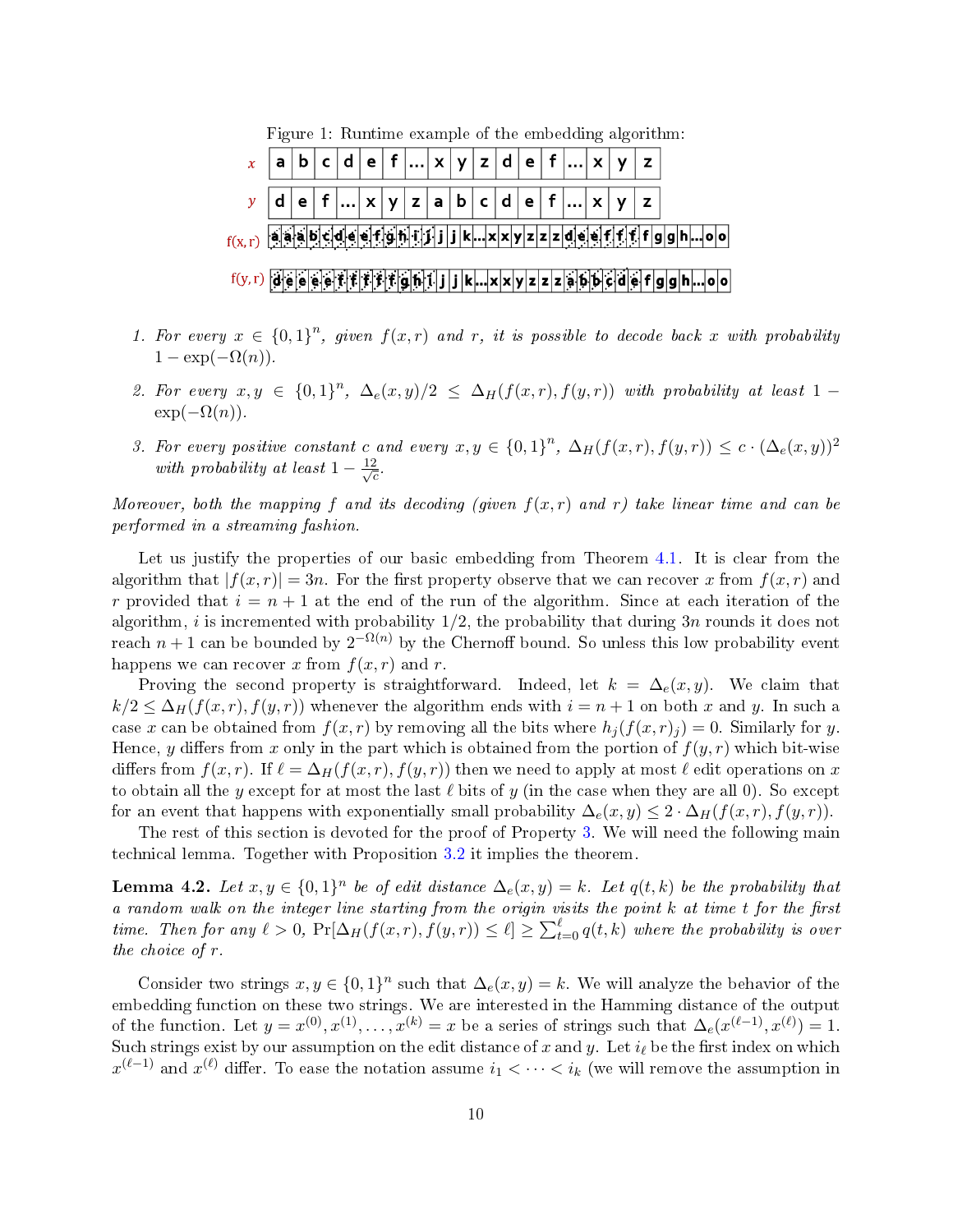the end of the proof). For a fixed value of  $h_1, \ldots, h_{3n}$  we define a function  $i_x : [3n] \to [n+1]$  such that  $i_x(j)$  is the value of i in the j-th iteration of Algorithm [1](#page-8-1) applied on x.

Let  $d_i$  measure the difference between deleted and inserted bits between x and y that were seen till iteration j, i.e.  $d_0$  is initialized to 0, and  $d_i$  is defined recursively as follows: whenever j is such that  $i_x(j) \notin \{i_1, \ldots, i_k\}$  then  $d_j = d_{j-1}$ . Otherwise, suppose  $i_x(j) = i_\ell$ , then  $d_j = d_{j-1} - 1$  when  $x^{(\ell+1)}$  is obtained by deletion from  $x^{(\ell)}$ , it is  $d_{j-1}$  when it was a bit flip and  $d_{j-1}+1$  when it was a insertion. The main observation is as follows:

<span id="page-10-0"></span>**Observation 4.3.** Let  $j \in [3n]$  be such that  $i_x(j) \in [i_\ell, i_{\ell+1})$ , then:

- 1. If  $i_x(j) = i_y(j) + d_j$ , then  $x_{i_x(j)} = y_{i_y(j)}$  so  $f(x,r)_j = f(y,r)_j$ .
- 2. Moreover if  $i_x(j) = i_y(j) + d_j$  and for every  $j' \geq j$  if  $i_x(j') < i_{\ell+1}$ , then  $i_x(j') = i_y(j') + d_j$ . Overall, for every  $j' \geq j$  satisfying  $i_x(j') < i_{\ell+1}$  it holds that  $f(x,r)_{j'} = f(y,r)_{j'}$ .

The first item follows easily by the definition of  $d_j$  and  $x^{(0)}, \ldots, x^{(k)}$ . As for the second item, observe that as long as  $i_x(j') < i_{\ell+1}$  the increment of  $i_x(j'), i_y(j')$  is identical as  $x_{i_x(j')} = y_{i_y(j')}$ , so in particular  $h_{j'}(x_{i_x(j')}) = h_{j'}(y_{i_y(j')})$ .

To bound  $\Delta_H(f(x,r), f(y,r))$  we define the following randomized process which is induced by the behavior of the algorithm on  $x$  and  $y$ . The process consists of a particle moving randomly on the integer line and a goalspot. In the beginning both the particle and the goalspot are located at the origin. The process lasts  $3n$  units of time.

The goal spot is moved according to  $d_j$ , i.e. whenever  $i_x(j)$  hits an index  $i_\ell$ , then the goalpost is moved according to the following rule:

- If  $x^{(\ell)}$  is obtained from  $x^{(\ell-1)}$  by a bit flip then the goalspot remains in its place.
- If  $x^{(\ell)}$  is obtained from  $x^{(\ell-1)}$  by a bit insertion then the goalspot shifts one step to the right.
- If  $x^{(\ell)}$  is obtained from  $x^{(\ell-1)}$  by a bit deletion then the goalspot shifts one step to the left.

The particle moves according to the following rule: If j is such that  $f(x, r)_j = f(y, r)_j$  then the particle is idle. Otherwise, it makes a step according to  $h_j(x_{i_x(j)}) - h_j(y_{i_y(j)})$ . Clearly,  $\Delta_H(f(x,r), f(y,r))$  equals the number of steps in which the particle is not idle (including the steps it remains in its place). Observe that whenever  $f(x,r)_j \neq f(y,r)_j$  then  $x_{i_x(j)} \neq y_{i_y(j)}$ . Therefore, in such a case, since  $h_j$  is random, the particle shifts to the left/right with probability  $1/4$  and stays in its place with probability 1/2.

Let  $j \in [3n]$  satisfying  $i_{\ell} \leq i_{x}(j) < i_{\ell+1}$ . The goalpost position in iteration j measures the difference between deleted and inserted bits in the series  $x^{(1)}, \ldots, x^{(\ell)},$  namely it equals  $d_j$ . The particle position measures the difference between the increments of  $i_x(j)$  and  $i_y(j)$ . Therefore, if the particle reaches the goalspot position then by Observation [4.3](#page-10-0) it holds  $x_{i_x(j)} = y_{i_y(j)}$ . And by the second item of Observation [4.3](#page-10-0) this implies that the particle would stay idle till the next iteration in which  $i_x(j) = i_{\ell+1}$ . Therefore, we need to analyze how many steps the particle performs after it becomes non-idle till it reaches the goalspot again. For this sake we dene a new process that is easier to analyze:

The Kennel Struggle: Let us consider a process involving a dog, a cat and a kennel. All the involving entities are located on the integer line. In the beginning the kennel is located on the origin and so are the dog and the cat. The dog would like the cat to step out of the kennel. To this end the dog can perform one of the following actions: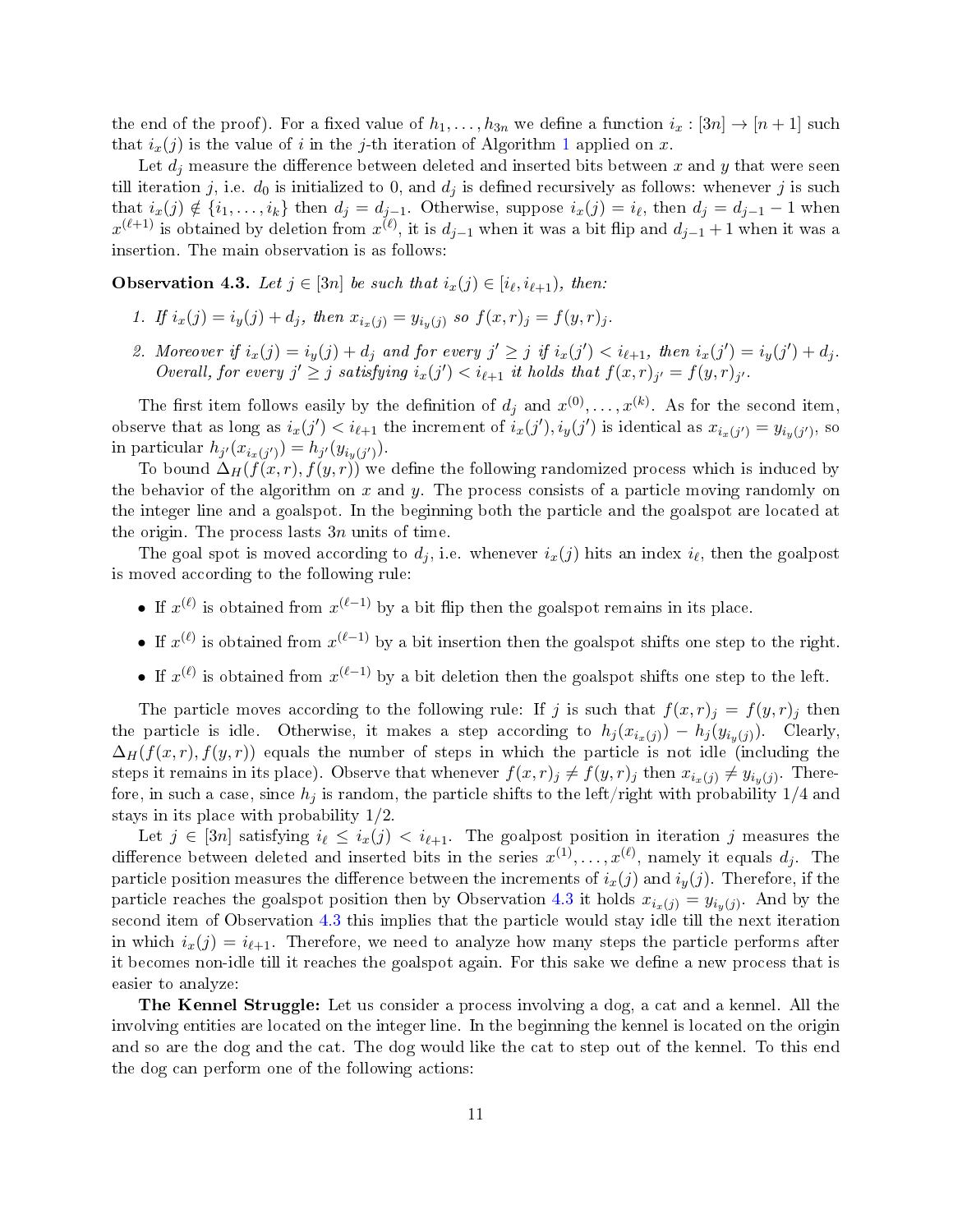The dog can bark, forcing the cat to perform a random step (defined shortly). Alternatively, the dog can move with kennel one step towards his preferred side. Whenever the cat is in the kennel the dog must perform an action. If the cat is not in the kennel, the dog may perform an action or stay idle. The dog's decision is based only on the cat position. Upon performing  $k$  actions the dog gives up and vanishes so the kennel is empty from then on (where  $k = \Delta_e(x, y)$ ).

The cat, upon each dog barking, or whenever she is not at the kennel performs a random step: she steps to the left/right with probability  $1/4$  and stays in its place with probability  $1/2$ . If the cat finds the kennel empty, then she happily stays there and the game is over.

It can be easily seen that for each configuration of the particle and goalpost process, there is a strategy for the dog such that: The distribution of the cat steps equals to the distribution of the particle moves, with the little change that we do not stop the particle and goalpost process after  $3n$ steps (in the kennel struggle we skip the idle steps). Observe that if we do not end the particle and goalpost process after  $3n$  steps the number of steps made by the particle is just larger. Therefore, an upper bound on the number of cat steps under any dog strategy, translates into an upper bound on the number of particle non-idle steps, which in turn bounds the Hamming distance of  $x$  and  $y$ .

Fix a strategy S for the dog, and denote by  $p_S(\ell)$  the probability that after at most  $\ell$  steps the cat reaches an empty kennel, provided that the dog acts according to  $S$ . The following claim implies Lemma [4.2.](#page-9-1)

**Lemma 4.4.** Let  $k \in \mathbb{N}$ . Consider the kennel struggle, where the dog performs k actions. For every strategy S of the dog,  $p_S(\ell) \ge \sum_{t=0}^{\ell} q(t, k)$ .

Proof. The lemma is a consequence of the following claim.

<span id="page-11-0"></span>Claim 4.5. The following dog's strategy S minimizes  $p<sub>S</sub>(t)$  for every t: Wait till the cat reaches the kennel and then push the kennel to the right.

Let us conclude the proof using the claim. Consider the dog's strategy given by Claim [4.5.](#page-11-0) In this strategy the probability  $p_{\mathcal{S}}(\ell)$  is given by:

<span id="page-11-1"></span>
$$
\sum_{t_1,\ldots,t_k|t_1+\cdots+t_k\leq \ell} (q(t_1,1)\cdots q(t_k,1))=\sum_{t=0}^{\ell} \sum_{t_1,\ldots,t_k|t_1+\cdots+t_k=t} (q(t_1,1)\cdots q(t_k,1)).
$$
 (1)

On the other hand, the inner sum in [\(1\)](#page-11-1) equals the probability that a random walk on line starting at the origin reaches place  $k$  at time  $t$ . To see that, observe that the last event can be phrased as follows: First compute the probability that the walk reaches place 1 in  $t_1$  steps. Conditioned on that compute the probability that it reaches  $2$  in  $t_2$  steps, and so on. Clearly, these events are independent. In order to get a total number of t steps we require  $t_1 + \cdots + t_2 = t$ .

Let us put things together. If the dog acts according to the strategy given by Claim [4.5](#page-11-0) (which minimizes  $p_S(\ell)$  for every  $\ell$ ), then for all values of  $\ell > 0$ :  $p_S(\ell) = \sum_{t=0}^{\ell} q(t, k)$ . The lemma follows.  $\Box$ 

*Proof of Claim [4.5.](#page-11-0)* Consider the best strategy for the dog. That is, a series of decisions conditioned on the current position of the cat. We first argue that all of the actions performed by the dog must be pushing kennel one step away from the cat. Initially the distance between the cat and the kennel is 0. Now let us just consider a series of movements performed by the cat. Then we consider a strategy by the dog consisting of only one single action. We claim that for any value of  $t \in \mathbb{N}$ , the probability that the cat reaches an empty kennel within t steps, i.e., the quantity  $p<sub>S</sub>(t)$ , is minimized when the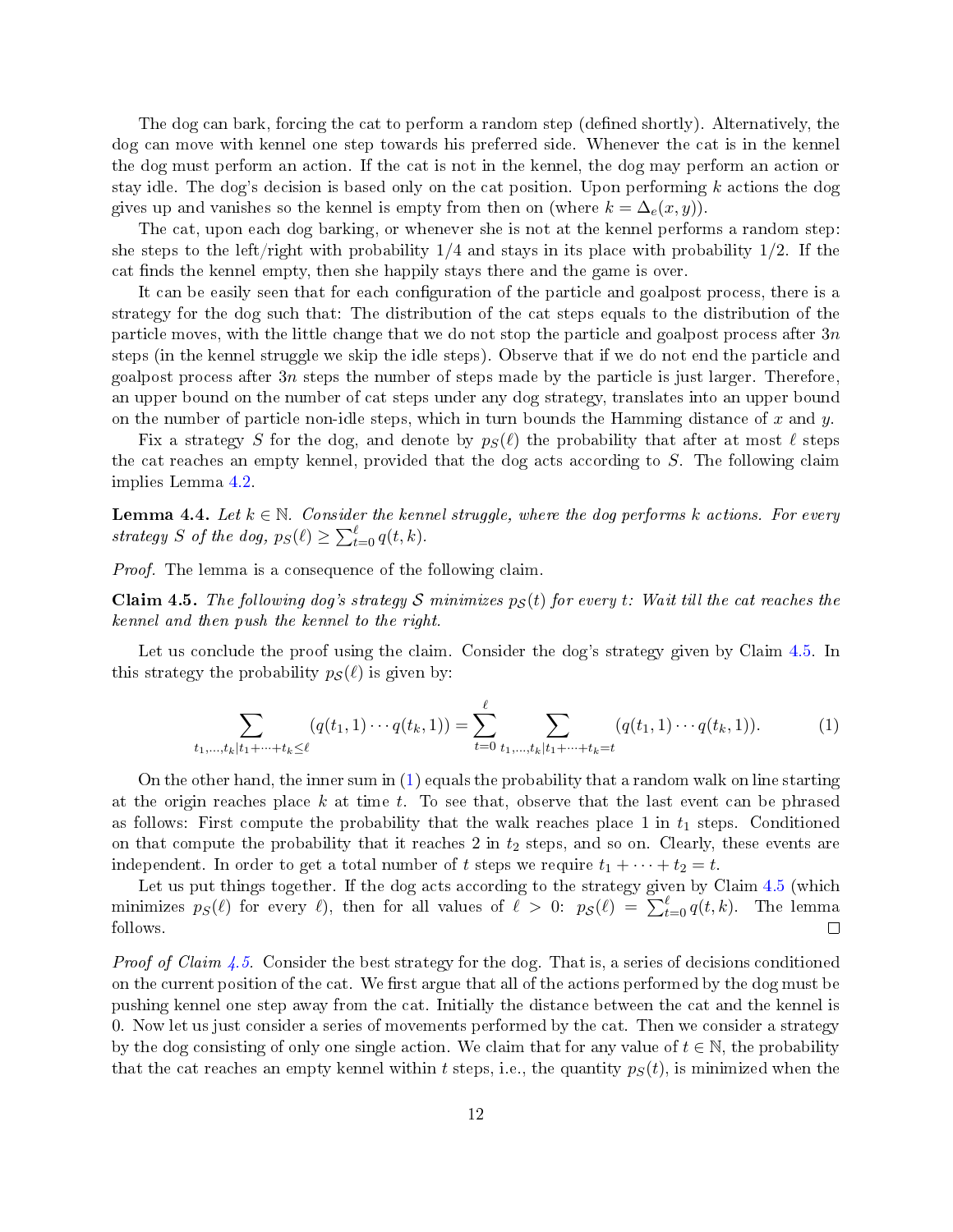dog pushes the kennel further from the cat. Let us first recall that for parameters  $t \in \mathbb{N}, \ell \in \mathbb{Z}$ , by  $q(t, \ell)$ , we denote the probability that a random walk on a line starting at the origin reaches the point  $\ell$  at time t for the first time and by  $p(t, \ell)$ , we denote the probability that a random walk on a line starting at the origin reaches the point  $\ell$  within time t.

Now if dog chooses to bark, then the value of the quantity  $p<sub>S</sub>(t)$  will be

$$
\frac{1}{4} \sum_{i=0}^{t-1} q(i, -1) + \frac{1}{2} \sum_{i=0}^{t-1} q(i, 0) + \frac{1}{4} \sum_{i=0}^{t-1} q(i, 1) = \frac{1}{2} + \frac{1}{2} \sum_{i=0}^{t-1} q(i, 1) = \frac{1}{2} + \frac{1}{2} p(t - 1, 1)
$$

where the first equality follows from the symmetric nature of the function  $q(\cdot, \cdot)$  and thus we get  $q(i, 1) = q(i, -1).$ 

On the other hand, if the dog chooses to push the kennel further from the cat, then the value of the quantity  $p_S(t)$  will be

$$
\frac{1}{4}\sum_{i=0}^{t-1}q(i,0)+\frac{1}{2}\sum_{i=0}^{t-1}q(i,1)+\frac{1}{4}\sum_{i=0}^{t-1}q(i,2)=\frac{1}{4}p(t-1,0)+\frac{1}{2}p(t-1,1)+\frac{1}{4}p(t-1,2)\leq \frac{1}{2}+\frac{1}{2}p(t-1,1).
$$

So we can conclude that the first action taken by the dog that minimizes the probability of the cat reaching an empty kennel within  $t$  steps, is pushing the kennel one step away from the cat.

Now we iteratively add actions to the dog's strategy such that the probability that the cat reaches an empty kennel within t steps is minimized. Now we use inductive argument to prove that given the first  $d \in \mathbb{N}$  actions by the dog are all pushing the kennel one step further from the cat, the  $(d+1)$ -th action also must be pushing the kennel one step away from the cat. As the first  $d \in \mathbb{N}$ actions by the dog are all pushing the kennel one step further from the cat, just before  $(d+1)$ -th action by the dog, the distance of the cat from the kennel must be  $d$ . Now let us just consider a series of movements performed by the cat. Then we add a new action in the strategy set  $S$  for the dog. We claim that the quantity  $p<sub>S</sub>(t)$  is minimized when the dog pushes the kennel further from the cat. Now consider the following:

- If the dog chooses to bark and let us denote the corresponding strategy as  $S_1$ , then: for  $d\geq 1,$  $p_{S_1}(t) = \frac{1}{4} \sum_{i=0}^{t-1} q(i, d-1) + \frac{1}{2} \sum_{i=0}^{t-1} q(i, d) + \frac{1}{4} \sum_{i=0}^{t-1} q(i, d+1) = \sum_{i=0}^{t-1} q(i+1, d) = p(t, d).$
- If the dog chooses to push the kennel towards the cat and let us denote the corresponding strategy as  $S_2$ , then:

- for 
$$
d = 1
$$
,  $p_{S_2}(t) = \frac{1}{4} \sum_{i=0}^{t-1} q(i, 1) + \frac{1}{2} \sum_{i=0}^{t-1} q(i, 0) + \frac{1}{4} \sum_{i=0}^{t-1} q(i, -1) = \frac{1}{2} + \frac{1}{2} \sum_{i=0}^{t-1} q(i, 1) = \frac{1}{2} + \frac{1}{2} p(t - 1, 1) \ge p(t - 1, 1) \ge p(t, 2),$   
\n- for  $d \ge 2$ ,  $p_{S_2}(t) = \frac{1}{4} \sum_{i=0}^{t-1} q(i, d - 2) + \frac{1}{2} \sum_{i=0}^{t-1} q(i, d - 1) + \frac{1}{4} \sum_{i=0}^{t-1} q(i, d) = \sum_{i=0}^{t-1} q(i + 1, d - 1) = p(t, d - 1).$ 

• If the dog chooses to push the kennel further from the cat and let us denote the corresponding strategy as  $S_3$ , then: for  $d \geq 1$ ,  $p_{S_3}(t) = \frac{1}{4} \sum_{i=0}^{t-1} q(i, d) + \frac{1}{2} \sum_{i=0}^{t-1} q(i, d+1) + \frac{1}{4} \sum_{i=0}^{t-1} q(i, d+2) =$  $\sum_{i=0}^{t-1} q(i+1, d+1) = p(t, d+1).$ 

The second equality in each case except the case corresponding to  $d = 1$  for the strategy  $S_2$  is obtained by Observation [3.1](#page-7-1) Item [2.](#page-8-4) The second equality in the case corresponding to  $d = 1$  for the strategy  $S_2$  follows from the symmetric nature of the function  $q(\cdot, \cdot)$  and thus we get  $q(i, 1) = q(i, -1)$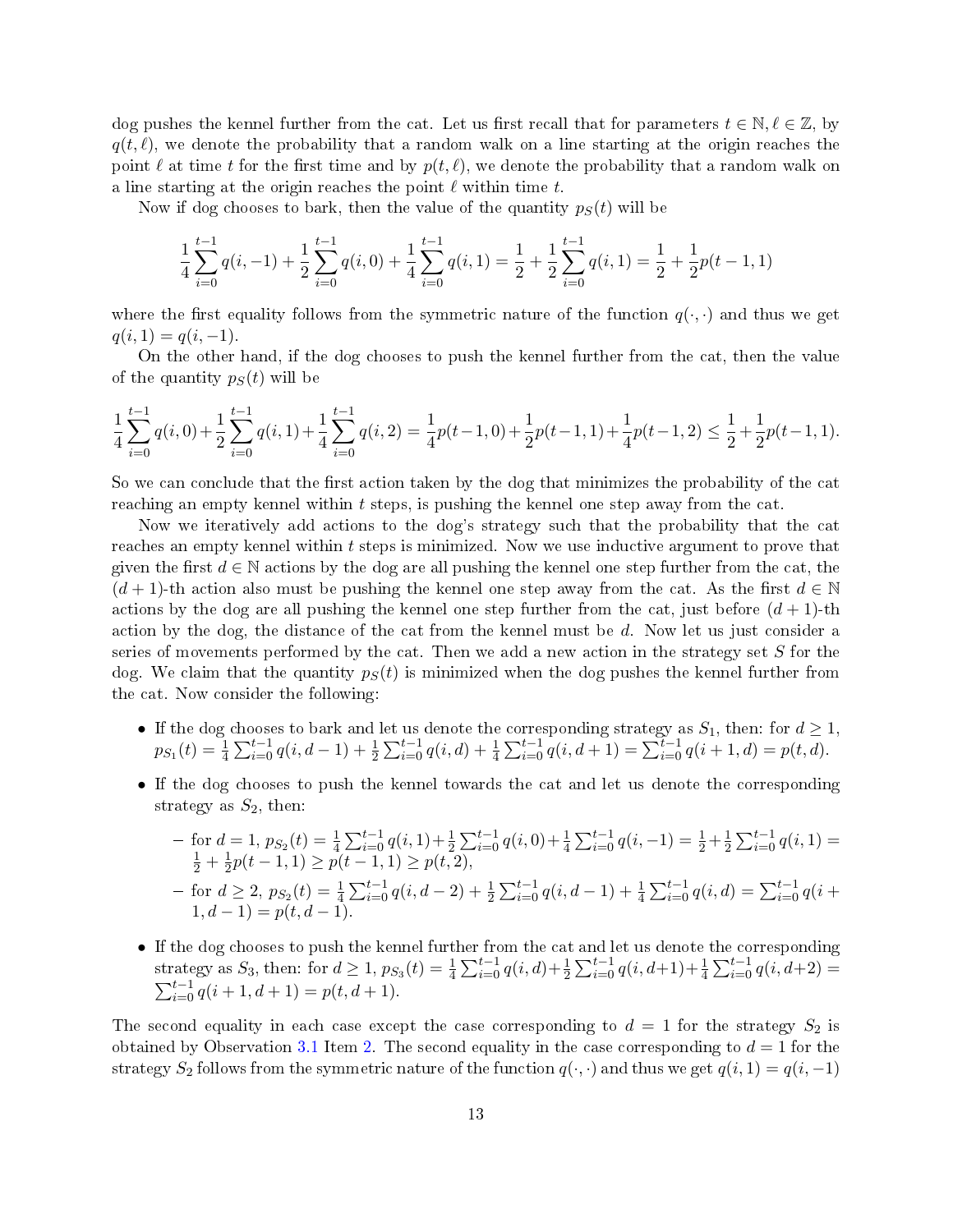and the last inequality in this case is followed from a simple fact that to visit point 2 within time  $t$ , it has to visit point [1](#page-8-5) within time  $t-1$ . Now by Item 1 of Observation [3.1,](#page-7-1) it follows that for  $d \geq 1$ ,  $p_{S_3}(t)$  is not larger than  $p_{S_1}(t)$  or  $p_{S_2}(t)$ . So we can conclude that the  $(d+1)$ -th action taken by the  $\log$  that minimizes the probability of the cat reaching an empty kennel within t steps, is pushing the kennel one step away from the cat.

Next we divide the dog's strategy into intervals, where each interval lasts until the cat reaches the kennel. Observe first that the distribution on the number of steps made by the cat in each interval is independent on the other intervals. Therefore in order to conclude the claim we show that in each interval separately we can replace the dog action by waiting till the cat reaches the kennel and then pushing it to the right.

Fix such an interval. Now we show that if we replace the last action by waiting until the cat reaches the kennel, and then pushing it to the right, the distribution on the cat steps does not change. Let  $d'$  be the distance of the cat from the kennel before the dog pushes the kennel. The probability that the cat reaches the kennel in some  $t'$  steps is given by:  $q(t', d'+1)$ . If the dog instead waits until the cat reaches the kennel and then pushes the kennel to the right. Then probability that the cat reaches (again) the kennel in t' steps is given by:  $\sum_{i=1}^{t'} q(i, d')q(t - i, 1)$  which, by Observation [3.1](#page-7-1) Item [3,](#page-8-6) equals  $q(t', d' + 1)$ , the claim follows. In such a way, it can be shown that each kennel push in this interval, can be be replaced by waiting till the cat reaches the kennel and then pushing the kennel to the right.  $\Box$ 

**Remark:** Let us come back to the assumption that  $i_1 < i_2 < \ldots, i_k$ . Observe that if for some subsequence  $i_{j_1},\ldots,i_{j_m}$  we have an equality, then this translates to several actions of the dog preformed at the same time unit (counted as  $m$  operations). By the same arguments applied before if the dog performs  $m$  multiple actions at the same unit time, then the following strategy would maximize the total number of steps made by the cat: Push the kennel  $m$  steps further from the cat. It is easy to see that the number of steps made by the cat is equivalent under the following two strategies: (i) push the kennel  $m$  steps further from the cat and (ii) wait till the cat reaches the kennel and then push it  $m$  times. Now the previous argument applies.

### <span id="page-13-0"></span>5 Reducing the randomness

In this section we show how to reduce the number of random bits used by Algorithm [1](#page-8-1) to derive Theorems [1.1](#page-2-1) and [1.2.](#page-2-2)

An easy observation is that for the Boolean case, one can save a half of the random bits needed for our basic embedding function given by Algorithm [1.](#page-8-1) We may replace the current condition for incrementing *i* that  $h_j(x_i) = 1$  by the condition  $r_j = x_i$ . As one can verify in our analysis of the third property in Theorem  $4.1$  this would not substantially affect the property of the algorithm. It would actually improve the bound on the resulting Hamming distance by a factor of roughly 2 because the induced random walk would be non-lazy. To obtain more substantial savings we will use tools from derandomization.

By standard probabilistic method similar to  $[Gol01,$  Proposition 3.2.3, we argue that there exists a subset of  $\{0,1\}^{6n}$  of substantially small size (of size at most  $2n^{c'}$ ), from which sampling r is "almost" as good as sampling it uniformly from  $\{0,1\}^{\hat{6}n}$  . Thus by hard-wiring  $R$  inside the algorithm and sampling r from  $R$ , we get the desired non-uniform algorithm promised in Theorem [1.1,](#page-2-1) details below.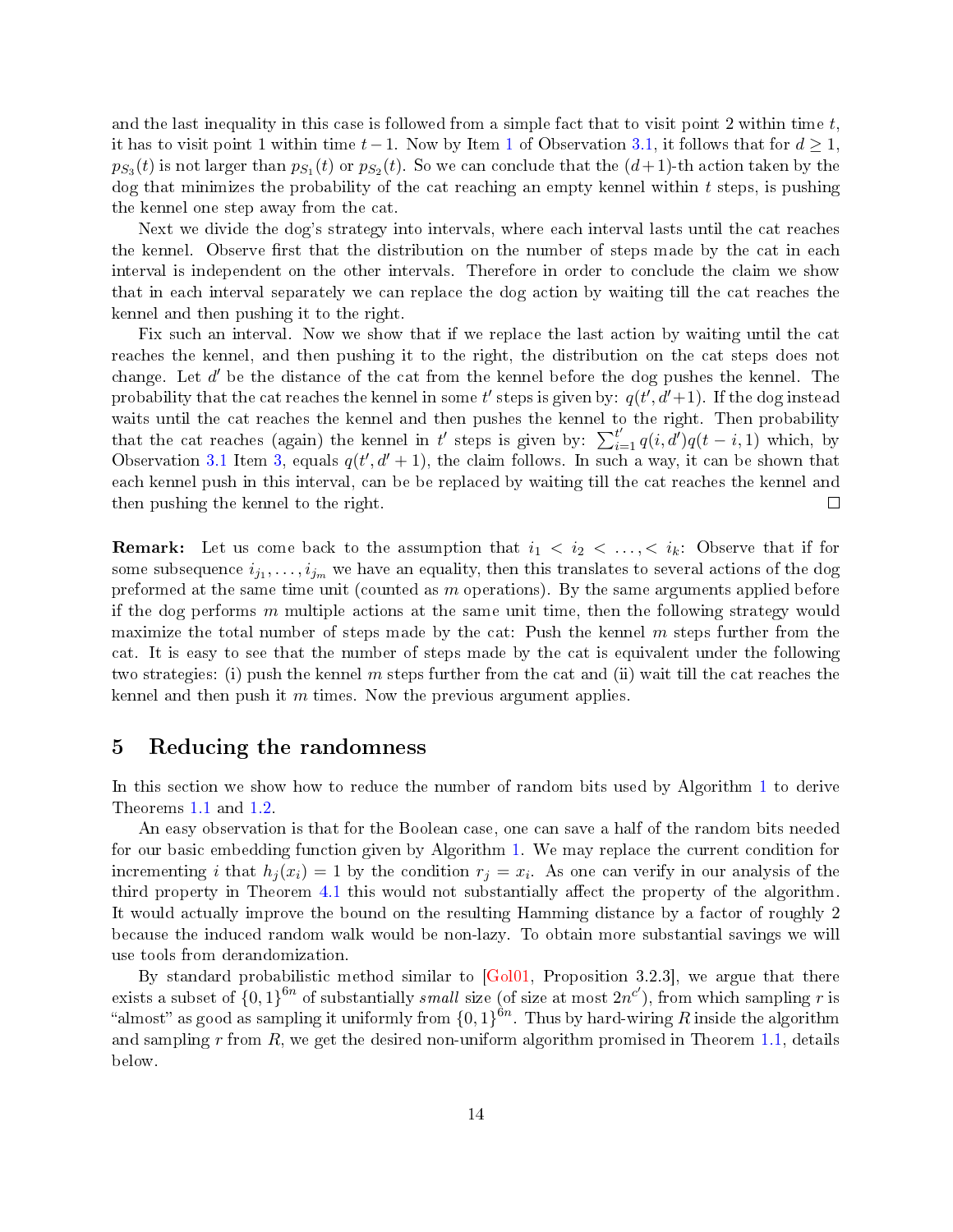By choosing c appropriately and for large enough  $n$ , our basic embedding function  $f$  has the property that with probability at least 3/4, for random  $r \in \{0,1\}^{6n}$ 

$$
\frac{1}{2} \cdot \Delta_e(x, y) \le \Delta_H(f(x, r), f(y, r)) \le c \cdot (\Delta_e(x, y))^2.
$$

Now take a random subset  $R \subseteq \{0,1\}^{6n}$  of the size of the smallest power of two  $\geq n^{c'}$ , for some suitable constant  $c' > 0$ . Fix  $x, y \in \{0, 1\}^n$ . By Chernoff bound, the probability that

> $\overline{\phantom{a}}$  $\Big\}$  $\bigg\}$  $\Big\}$  $\begin{array}{c} \end{array}$

 $\bigg\}$  $\bigg\}$  $\Big\}$  $\bigg\}$  $\vert$ 

$$
\Pr_{r \in \{0,1\}^{6n}} \left[ \frac{1}{2} \cdot \Delta_e(x, y) \le \Delta_H(f(x, r), f(y, r)) \le c \cdot (\Delta_e(x, y))^2 \right]
$$

$$
- \Pr_{r \in R} \left[ \frac{1}{2} \cdot \Delta_e(x, y) \le \Delta_H(f(x, r), f(y, r)) \le c \cdot (\Delta_e(x, y))^2 \right] \ge \frac{1}{n}
$$

over the random choice of R is at most  $2^{-2n}$ . Hence, by the union bound over all x and y, there is a set R of the required size such that for any  $x, y \in \{0, 1\}^n$ ,

$$
\Pr_{r \in \{0,1\}^{6n}} \left[ \frac{1}{2} \cdot \Delta_e(x, y) \le \Delta_H(f(x, r), f(y, r)) \le c \cdot (\Delta_e(x, y))^2 \right]
$$
  
- 
$$
\Pr_{r \in R} \left[ \frac{1}{2} \cdot \Delta_e(x, y) \le \Delta_H(f(x, r), f(y, r)) \le c \cdot (\Delta_e(x, y))^2 \right] \le \frac{1}{n}.
$$

Thus instead of sampling r from the whole universe  $\{0,1\}^{6n}$  we can sample r from R without affecting the probability of small distortion by more than  $1/n$ . Since R is of size at most  $2n^{c'}$ , we need only  $\log |R| = \lceil c' \log n \rceil$  random bits to sample a random element of R. The non-uniform algorithm for the embedding function of Theorem [1.1](#page-2-1) has  $R$  hard-wired as a table. On input  $x$  and  $s \in \{0,1\}^{\log |R|}$  $s \in \{0,1\}^{\log |R|}$  $s \in \{0,1\}^{\log |R|}$  the algorithm simulates Algorithm 1 on x and the s-th string in R. By properties of  $R$  we know that such an algorithm satisfies the conclusion of Theorem [1.1.](#page-2-1)

The above algorithm has an optimal seed length but it has the disadvantage of storing a large table of non-uniformly selected strings (the subset  $R$ ). To get rid of the table we will use Nisan's pseudo-random generator [\[Nis90\]](#page-25-2).

Nisan's pseudo-random generator  $G_{k,w}$  is a function that takes a seed s of length w and k pair-wise independent hash functions  $h_1, h_2, \ldots, h_k: \{0,1\}^w \rightarrow \{0,1\}^w$  and outputs a string  $r \in$  ${0,1}^{w2^k}$  defined recursively as follows:

$$
G_{0,w}(s) = s
$$
  
\n
$$
G_{k,w}(s, h_1, h_2, \dots, h_k) = G_{k-1,w}(s, h_1, \dots, h_{k-1}) \odot G_{k-1,w}(h_k(s), h_1, \dots, h_{k-1})
$$

Nisan proved that his generator satisfies the following property.

<span id="page-14-0"></span>**Theorem 5.1** ([\[Nis90\]](#page-25-2)). For an arbitrary constant  $c_0 > 0$ , let A be an algorithm that uses work space of size at most  $c_0 \log n$  and runs in time at most  $n^{c_0}$  with a two-way access to its input string x and a one-way access to a random string r. There is a constant  $c_1 > 0$  such that

$$
\left| \Pr_r[A(x,r) \text{ accepts}] - \Pr_{r'}[A(x,r') \text{ accepts}] \right| < \frac{1}{n^2}
$$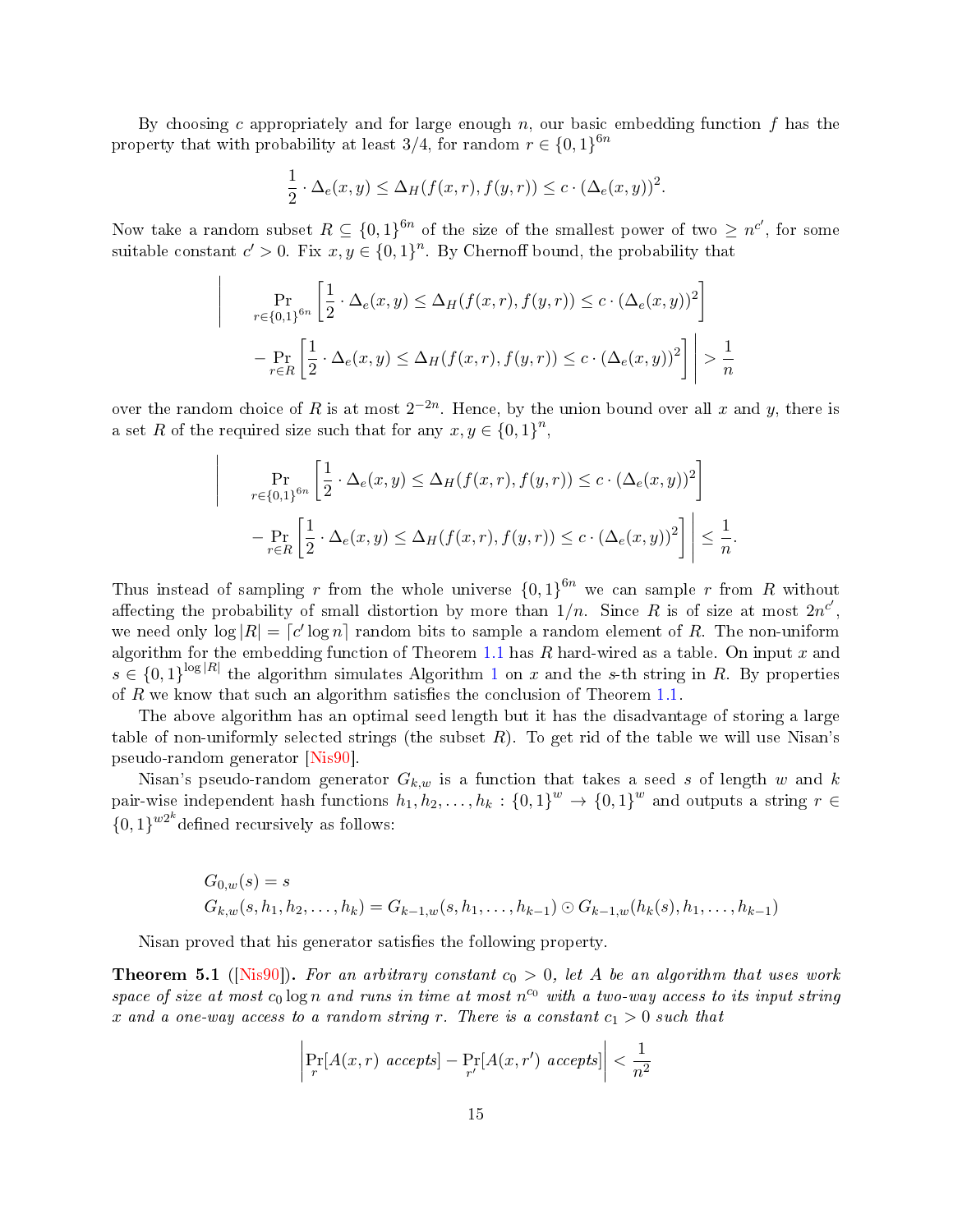where  $r$  is taken uniformly at random, and  $r'$  is taken according to the distribution induced by  $G_{c_0 \log n, w}(s, h_1, \ldots, h_{c_0 \log n})$  where  $w = c_1 \log n, s \in \{0,1\}^w$  is taken uniformly at random and each  $h_i$  is sampled independently from an ensemble of pair-wise independent hash functions.

There are ensembles of pair-wise independent hash functions mapping  $w$  bits into  $w$  bits where each function is identified by a binary string of length  $O(w)$ . Nisan [\[Nis90\]](#page-25-2) gives several such examples and there are many others. In particular, the ensemble given by Dietzfelbinger [\[Die96\]](#page-23-9) can be evaluated on word RAM with word size  $O(w)$  using  $O(1)$  multiplications and bit operations.

We would like to apply Theorem [5.1](#page-14-0) on Algorithm [1.](#page-8-1) However, Theorem [5.1](#page-14-0) applies only for decision algorithms. Therefore we define the following algorithm  $A$ :

| <b>Algorithm 2 Hamming Distance Test</b>                                                            |
|-----------------------------------------------------------------------------------------------------|
| <b>Input</b> : $x, y \in \{0, 1\}^n, k \in \{1, , 3n\}$ , and a random string $r \in \{0, 1\}^{bn}$ |
| <b>Output:</b> Accept iff: $\Delta_H(f(x,r), f(y,r)) = k$                                           |
| Compute $\Delta_H(f(x,r),f(y,r))$ for the basic embedding function f by simultaneously computing    |
| $f(x,r)$ and $f(y,r)$ while counting the Hamming distance of $f(x,r)$ and $f(y,r)$ ;                |
| Accept if $\Delta_H(f(x,r),f(y,r))=k$ ;                                                             |

Given the properties of our Algorithm [1](#page-8-1) for the basic embedding function, it is clear that A processes its input in logarithmic space using one-way access to its random string  $r$ . Hence, we can apply Theorem  $5.1$  on algorithm  $A$ . That implies that the distributions of the Hamming distance  $\Delta_H(f(x,r), f(y,r))$  on a random string r and a random string r' sampled according to Nisan's pseudo-random generator are close in  $\ell_{\infty}$  distance.

Hence, instead of providing Algorithm [1](#page-8-1) with completely random string we will provide it with a seed of length  $O(\log n)$  and a sequence  $O(\log n)$  of hash functions that will be expanded by the Nisan's pseudo-random generator into a full pseudo-random string  $r'$ . This  $r'$  is used in place of  $r$ to compute  $f(x, r')$ . Since each hash function can be specified using  $O(\log n)$  bits this algorithm will require only  $O(\log^2 n)$  random bits in total.

Furthermore, it is clear from the description of the Nisan's pseudo-random generator, that each bit of r' can be obtained by evaluating at most  $O(\log n)$  hash functions. When computing r' bit by bit we only need to evaluate  $O(1)$  hash function on average. Thus when using Dietzfelbinger's hash functions on a RAM with word size  $O(\log n)$  we can compute  $f(x, r')$  in a streaming fashion spending only  $O(1)$  operations per output bit on average and  $O(\log n)$  in the worst-case. This proves Theorem [1.2.](#page-2-2)

### <span id="page-15-0"></span>6 Non-binary alphabets

Our results carry over directly to larger alphabets of constant size. For alphabets  $\Sigma_n$  where the size of  $\Sigma_n$  depends on n we assume that the symbols are binary encoded by strings of length  $\log |\Sigma_n|$ . Our basic embedding given by Algorithm [1](#page-8-1) only needs that each  $h_1, \ldots, h_{3n}$  is a pair-wise independent hash function from  $\Sigma_n$  to  $\{0,1\}$ . Such a hash function is obtained for example by selecting a random vector  $r \in \{0,1\}^{\log |\Sigma_n|}$  and a bit b, and taking the inner product of the binary encoding of an alphabet symbol with r and adding b over  $GF_2$ . Hence, one needs only  $1 + \log |\Sigma_n|$ bits to specify each hash function.

Thus Theorem [4.1](#page-8-2) will use  $n \cdot (1 + \log |\Sigma_n|)$  random bits, Theorem [1.1](#page-2-1) will have  $\ell = O(\log n +$ log log  $|\Sigma_n|$ ) and Theorem [1.2](#page-2-2) will have  $\ell = O((\log n + \log \log |\Sigma_n|)^2)$ .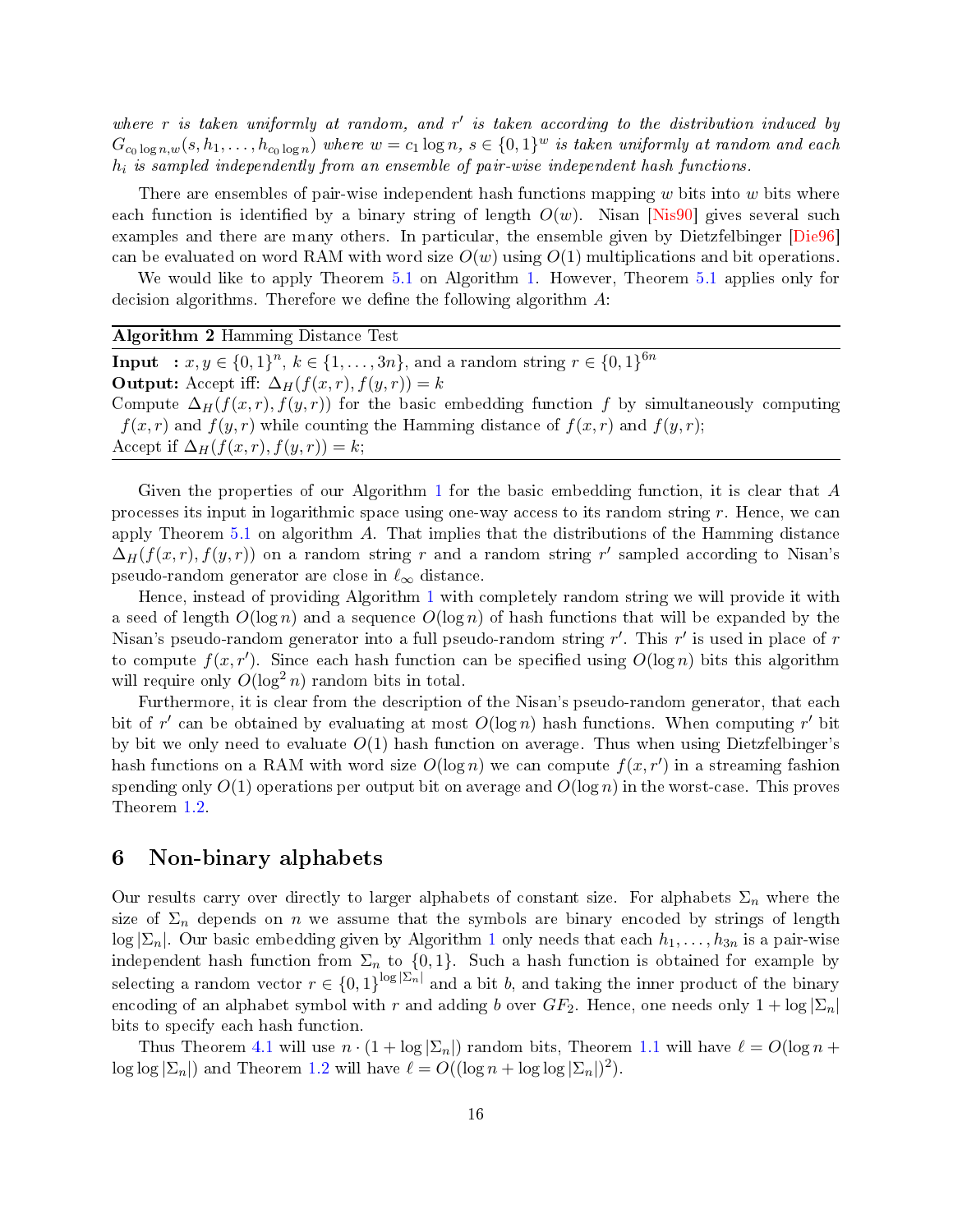# 7 Computing the Edit Distance

In the following three sections we develop our streaming algorithm for computing edit distance. The algorithm is based on first extracting a kernel from its input that preserves the edit distance and then processing the kernel using a known off-line algorithm for edit distance. The next section builds the necessary combinatorial tools while the subsequent sections provide the algorithmic tools.

#### <span id="page-16-0"></span>7.1 Kernelization: Information Theoretic Perspective

In this section we present the main combinatorial tools to produce a kernel from two strings  $x$  and y. An alignment of two strings  $x, y \in \{0,1\}^n$  is a function  $a : [n] \to [n] \cup \{\mathbf{S}, \mathbf{D}\}\$  that is increasing, i.e., for all  $i < j$ , if  $a(i)$ ,  $a(j) \in [n]$  then  $a(i) < a(j)$ , and that maps symbols of x to corresponding symbols of y, i.e., for all i, if  $a(i) \in [n]$  then  $x_i = y_{a(i)}$ . The alignment represents edit operations that produce y from x:  $x_i$  is deleted when  $a(i) = \mathbf{D}$ , it is substituted by another symbol when  $a(i) = S$  and it is preserved and mapped to  $a(i)$ -th symbol of y otherwise. (Insertions are encoded in an alignment only implicitly and there might be an ambiguity as to where precisely a substituted symbol is mapped.) The *cost* of an alignment is the cost of the associated edit operations, i.e.,  $c(a) = 2|a^{-1}(D)| + |a^{-1}(S)|$ . (The number of insertions equals the number of deletions.) Clearly, the edit distance of x and y is the cheapest cost of an alignment of x and y. For an alignment  $\alpha$ we let its *displacement* be  $d(a) = \max_{i,a(i) \in [n]} |a(i) - i|$ . Clearly,  $d(a) \le c(a)$ . For  $i \le j \in [n]$ , the block  $x_{i,\dots,j}$  is the substring  $x_ix_{i+1}\cdots x_j$ . We say that a preserves the block  $x_{i,\dots,j}$  if for all  $\ell \in [i,j)$ ,  $a(\ell + 1) = a(\ell) + 1$ . Note, a block  $x_{i,\dots,\ell}$  might not be preserved under a even though  $x_{i,\dots,j}$  and  $x_{i+1,\dots,\ell}$  are preserved for some j as there might be an insertion between the two blocks.

An integer  $\ell$  is a *period* of a string w if there exist  $p \in \{0,1\}^{\ell}$  and an integer r such that w is a prefix of  $p^r$ . A string is *periodic* if its minimum period is less than a half of its length.

The following lemma shows whenever two strings share a long periodic substring, then a deflation of some of the periods in both strings preserves the edit distance between the original strings.

<span id="page-16-1"></span>**Lemma 7.1** (Deflation). Let  $x, y \in \{0, 1\}^n$ . Let  $x = uwv$  and  $y = u'wv'$  for some strings  $u, w, v, u', v'$ . Let K and k be integers such that  $\Delta_e(x, y) \leq k$  and  $||u| - |u'|| \leq K$ . Let  $\ell$  be the minimal period of w and  $p \in \{0,1\}^{\ell}, r > 0$  be such that  $w = p^r$ . Let  $t = 2K + 3k + (\ell + 2) \cdot (k + 1)$ . If  $|w| \ge t$  then for all r' such that  $r' \ge t/\ell$ ,  $\Delta_e(x, y) = \Delta_e(upr'v, u'p^{r'}v')$ .

*Proof.* Let a be an alignment of x and y of the minimum cost. The only symbols from x's copy of w that can be mapped outside of y's copy of w are the first and last  $K + d(a) \leq K + k$  symbols of x's w. Thus at least  $|w| - 2(K + k)$  symbols of x's w are mapped to  $y's w$  or are deleted or substituted. Hence, there must be a block in x's w of length at least  $(|w| - (2K + 3k))/(k + 1) \ge \ell + 2$  that is preserved under a and mapped within y's w. Pick an inner sub-block of length  $\ell$  of the preserved block so the sub-block does not contain the first and last symbol of the preserved block. We can remove the sub-block from  $x$  and its image from  $y$  and shift the alignment to get an alignment of  $up^{r-1}v$  and  $u'p^{r-1}v'$  of the same cost. (The removal does not affect periodicity of w as we are removing a block of size  $\ell$ .) Hence,  $\Delta_e(up^{r-1}v, u'p^{r-1}v') \leq \Delta_e(x, y)$ . Similarly, instead of removing the sub-block, insert its copy immediately after the sub-block in  $x$  and after its image in  $y$ . Again, extending the alignment yields,  $\Delta_e(up^{r+1}v, u'p^{r+1}v') \leq \Delta_e(x, y)$ . As this holds for all  $r \geq t/\ell$  the edit distance is always the same.  $\Box$ 

The following property of periodic strings is well known (see Proposition 2.1 in [\[CR94\]](#page-23-10)).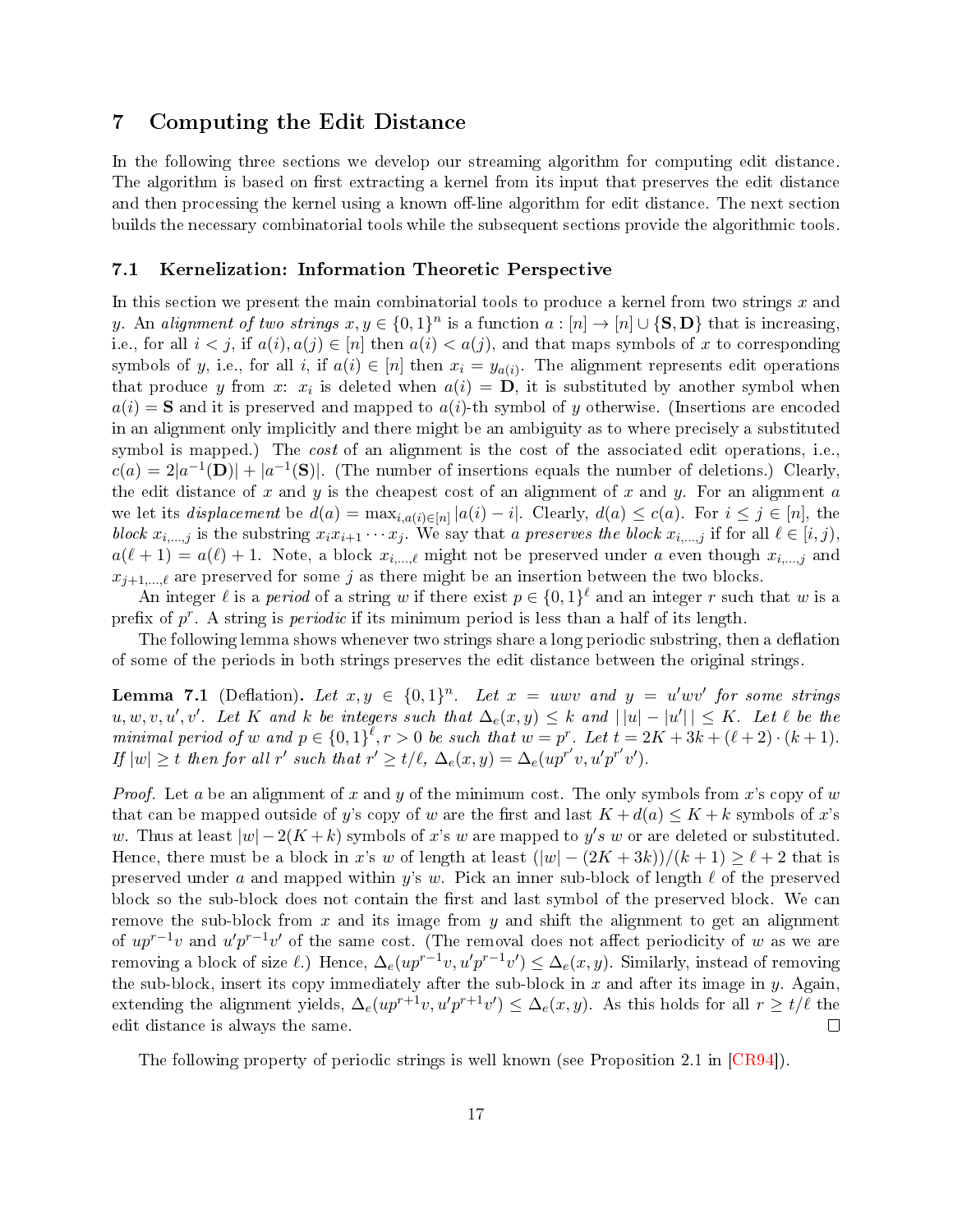<span id="page-17-1"></span>**Proposition 7.2.** Let  $w, u, v \in \{0, 1\}^*$  be such that  $wu = vw$ . Then  $w = p^r u'$  for some strings p, u' and an integer r such that  $|u'| \leq |p| \leq |u|$ .

The next lemma deals with strings which are far from being periodic. A string  $w$  is called  $(t, \ell)$ -periodic free if no block w of length more than t is periodic with a period smaller or equal to  $\ell$ . The lemma shows that if x, y share a long periodic free substring, then we can shrink the size of the shared part of  $x$  and  $y$  while preserving the edit distance.

<span id="page-17-2"></span>**Lemma 7.3** (Shrinkage). Let  $x, y \in \{0, 1\}^n$ . Let  $x = uwv$  and  $y = u'wv'$  for some strings  $u, w, v, u', v'$ . Let K, k and t be integers such that  $\Delta_e(x, y) \leq k$ ,  $||u| - |u'|| \leq K$ , and assume w is  $(t, K + k)$ -periodic free. Let  $s = K + 2k + (k + 1) \cdot (t + 1)$ . For any  $s' \geq s$ , if  $|w| \geq 2s'$  and  $w' = w_{1,...,s'}w_{|w|+1-s',...,|w|}$  then  $\Delta_e(x,y) = \Delta_e(uw'v, u'w'v')$ .

*Proof.* Let a be an alignment of x and y of the minimum cost. Assume  $|w| \geq 2s$ . By the same argument as in Lemma [7.1](#page-16-1) there is a preserved sub-block  $w_{i,\dots,j}$  of  $w_{1,\dots,s}$  of length at least  $(s-K 2k/(k+1) = t+1$  that is mapped by a within y's copy of w. The image of  $w_{i,\dots,j}$  must overlap  $w_{i,\dots,j}$  in y in at least  $j-i+1-(K+k)$  symbols. This implies that either  $w_{i,\dots,j}$  is periodic with a period at most  $K + k$  by Proposition [7.2](#page-17-1) or  $w_{i,\dots,j}$  is mapped to itself in y. The former possibility is excluded by the assumption that w is  $(t, K + k)$ -periodic free so  $w_{i, \dots, j}$  is mapped to itself in y. Similarly, there must be a sub-block  $w_{i',...,j'}$  within the last s symbols of w that is mapped to itself in y's copy of w. Hence, all the symbols between  $w_{i,...,j}$  and  $w_{i',...,j'}$  must also be mapped to itself as a is of minimal cost. Thus, the whole  $w_{i,...,j'}$  is preserved by a and  $\Delta_e(x,y) \geq \Delta_e(uw'v, u'w'v')$ . On the other hand, if we take the minimum cost alignment  $a'$  of  $uw'v$  and  $u'w'v'$  then by the same argument on these words the block  $w_{s',s'+1} = w_{s'}w_{|w|+1-s'}$  must be preserved by a' and mapped to itself in y. So the alignment  $a'$  can be extended into the same cost alignment of x and y giving  $\Delta_e(x, y) \leq \Delta_e(uw'v, u'w'v')$ . The lemma follows.  $\Box$ 

### <span id="page-17-0"></span>7.2 Kernelization: Algorithmic Perspective

Let  $K, k$  be some chosen parameters. We provide an algorithm that given two strings  $x, y$ , where  $\Delta_e(x,y) \leq k$ , and an alignment a of cost at most K, computes a pair of strings  $x', y'$  (kernel) of length  $O(K^2k^2)$  so that  $\Delta_e(x', y') = \Delta_e(x, y)$ . The algorithm is given next. In this section we are not concerned with the performance of the algorithm. We will focus on the performance only in Section [7.3.](#page-19-0)

Algorithm 3 Kernelization $(x, y, a, K, k)$ 

**Input** :  $x, y \in \{0,1\}^n$ , an alignment a of x and y, integers  $K, k \geq 5$  such that  $\Delta_e(x, y) \leq k$  and  $c(a) \leq K$ 

**Output:**  $x', y' \in \{0, 1\}^{O(K^2 k^2)}$  such that  $\Delta_e(x', y') = \Delta_e(x, y)$ .

Decompose  $x = u_0w_1u_1 \cdots w_\ell u_\ell$ , where  $\ell \leq K + 1$ , each  $w_i$  is a maximal preserved block of x under *a*, and  $u_i \in \{0, 1\}^*$ .

Decompose  $y = v_0w_1v_1 \cdots w_\ell v_\ell$ , where  $v_i \in \{0, 1\}^*$ . For each *i* let  $w'_i = \text{Shrink}(\text{Deflate}(w_i, 3(K + k)k, K + k), 5(K + k)k^2)$ . Output  $x' = u_0 w'_1 u_1 \cdots w'_{\ell} u_{\ell}$  and  $y' = v_0 w'_1 v_1 \cdots w'_{\ell} v_{\ell}$ .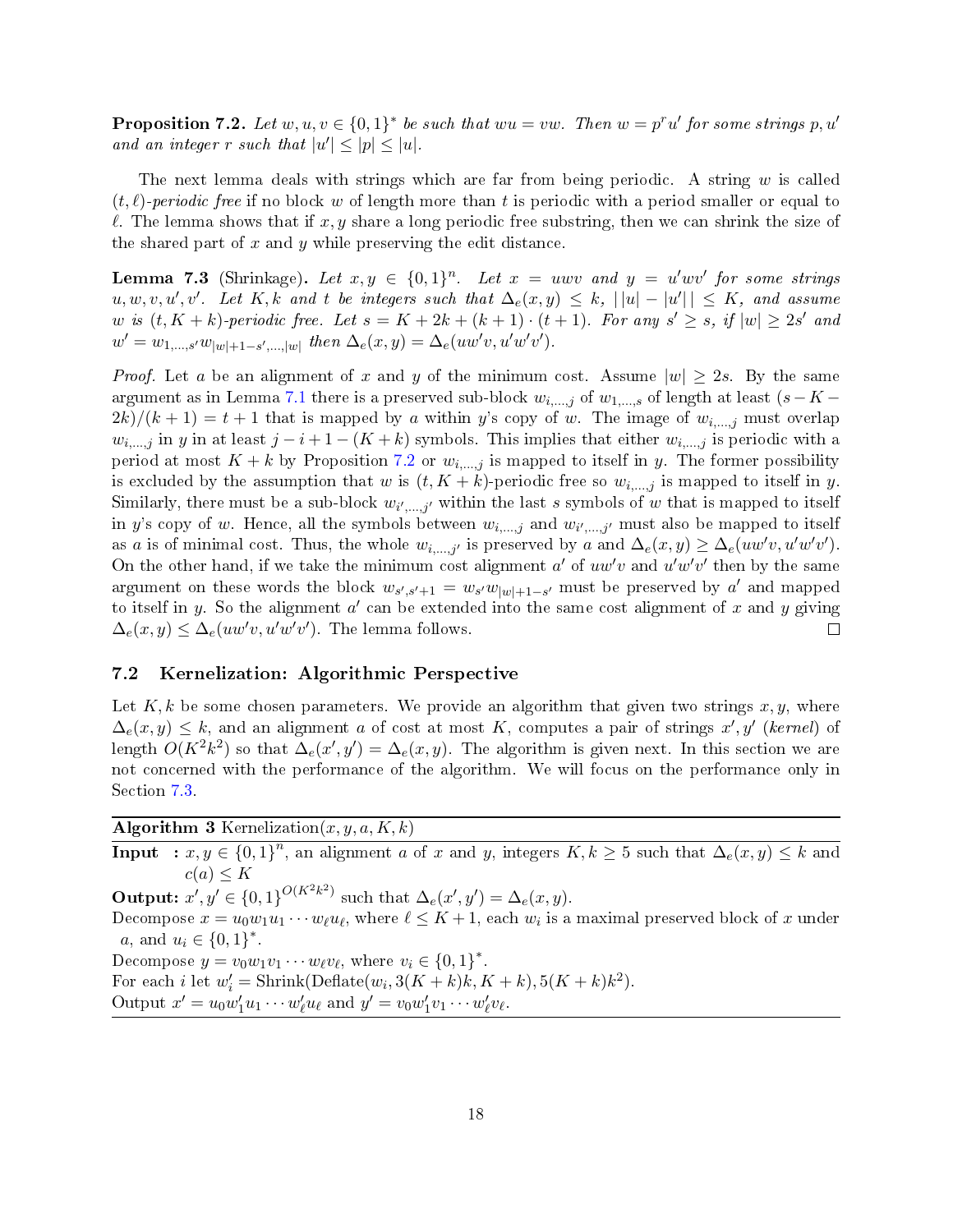<span id="page-18-1"></span>Algorithm 4 Deflate $(w, t, \ell)$ 

Input :  $w \in \{0,1\}^n$ , integers  $\ell \geq 1, t > 4\ell$ **Output:** Substring  $w'$  of  $w$  such that  $w'$  is  $(t, \ell)$ -periodic free. Initialization:  $Output = \lambda$ ; while w is non-empty do if  $w = p^r v$  for some maximum  $r \ge t/|p|$  and some  $p, v \in \{0, 1\}^*, |p| \le \ell$  then  $Output = Output \odot p^{\lceil t / |p| \rceil};$  $w = v$ ; end else  $Output = Output \odot w_1;$  $w = w_{2,...,|w|}$ end end Output Output.

Algorithm 5 Shrink $(w, s)$ **Input** :  $w \in \{0,1\}^n$ , an integer  $s \geq 1$ Output:  $w_{1,\dots,s}w_{|w|+1-s,\dots,|w|}$  if  $|w|\geq 2s$  and w otherwise.

<span id="page-18-0"></span>**Proposition 7.4.** For  $K \ge k \ge 5$  the procedure Kernelization $(x, y, a, K, k)$  outputs  $x', y'$  such that  $\Delta_e(x', y') = \Delta_e(x, y)$  and  $|x'| = |y'| \leq 12K(K + k)k^2$ .

Notice that one can easily annotate the kernel, i.e., strings  $x'$  and  $y'$ , so that given an alignment of  $x'$  and  $y'$  we can determine the alignment of  $x$  and  $y$ . One just needs to know which parts of  $x'$ and  $y'$  were deflated and by how much and how many symbols were removed by Shrink. From this information one can also directly infer the edit operations that take x into  $y$  for the price of the alignment.

*Proof.* By Lemma [7.1,](#page-16-1) removing repetitions of a period  $\leq K + k$  that span beyond  $3(K + k)k \geq$  $2K+3k+(K+k+2)\cdot(k+1)$  symbols does not change the edit distance of x and y. Hence, deflation of each  $w_i$  preserves the edit distance. Once deflated, each  $w_i$  is  $(3(K + k)k, K + k)$ -periodic free. Hence, by Lemma [7.3](#page-17-2) we can shrink each deflated  $w_i$  to its borders of size  $5(K+k)k^2 \geq$  $K + 2k + (k + 1) \cdot (4(K + k)k + 1)$  while preserving the edit distance. For the size of x', there are at most  $K + 1$  different  $w'_i$  and each of them is of size at most  $10(K + k)k^2$ .  $\Box$ 

**Remark** A useful observation can be made from the previous proof. If on strings  $x, y$  and  $K \geq k \geq 5$  the procedure Kernelization $(x, y, a, K, k)$  outputs  $x', y'$  such that  $\Delta_e(x', y') \leq k$ then  $\Delta_e(x, y) = \Delta_e(x', y') \leq k$ . Put in contrapositive, for x, y of distance  $\Delta_e(x, y) > k$ , the Kernelization $(x,y,a,K,k)$  produces  $x',y'$  such that  $\Delta_e(x',y')>k.$  Given that the procedure shrinks the strings this is not automatic nevertheless it is true.

It is clear that the kernelization procedure can be implemented in polynomial time with random access to  $a, x$  and  $y$ . We claim next that it can be implemented in linear time with one-way (streaming) access to  $a, x$  and  $y$ . Furthermore, we show that in one pass we can find a candidate alignment and a kernelization based on that alignment. This will be the content of the next section.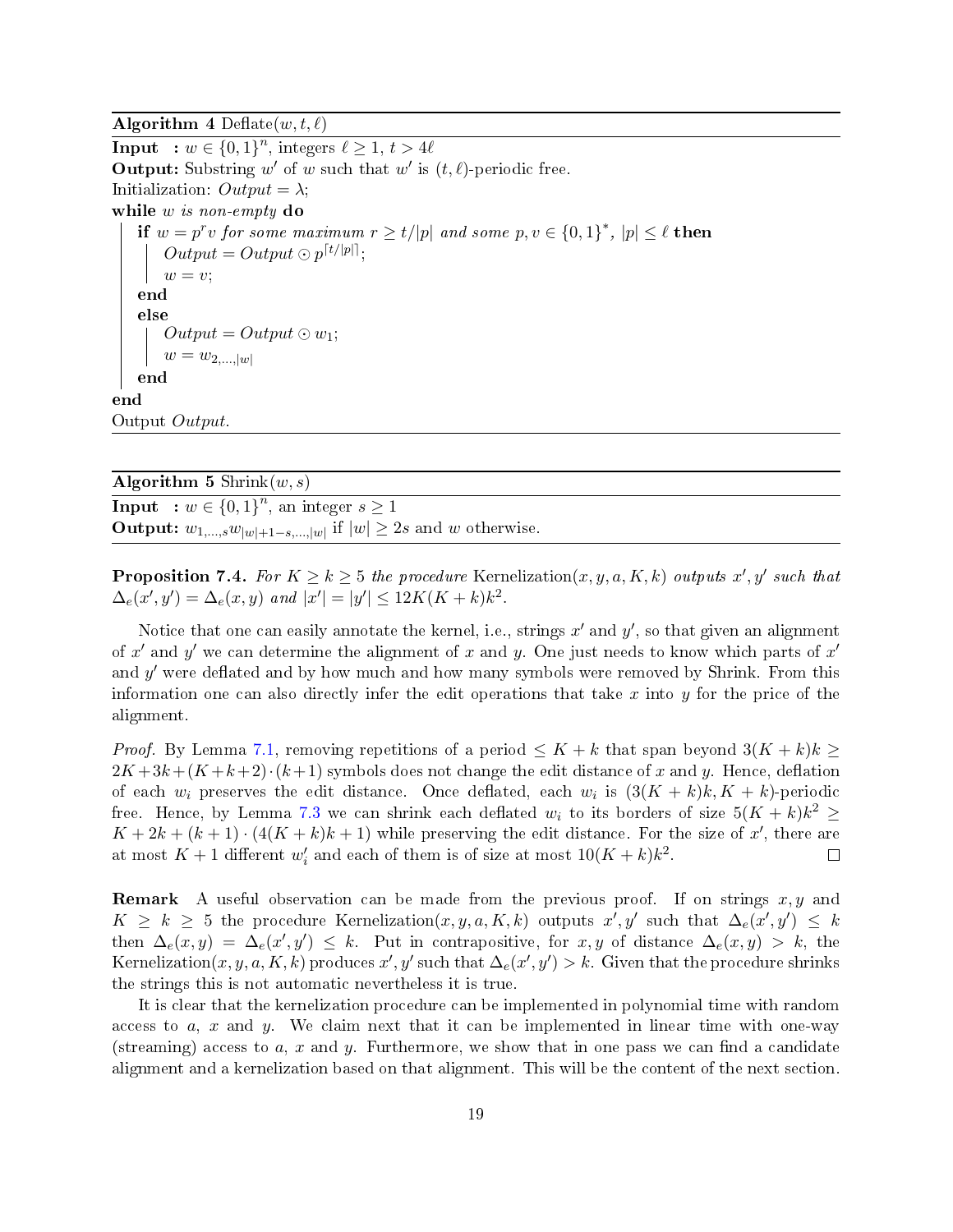#### <span id="page-19-0"></span>7.3 Kernelization in a Streaming Fashion

In this section we describe a streaming algorithm to compute the edit distance of x and y. First we describe how to compute a small kernel of x and y. We start with a streaming algorithm based on Saha's algorithm  $\lceil \text{Sah14} \rceil$  or our embedding procedure that obtains a candidate alignment a:

CandidateAlignment $(x, y)$ : We maintain two pointers  $i_x, i_y$  to the input strings x, y which are both initialized to 1 and we repeat the following: If  $x_{i_x} = y_{i_y}$ , then the strings are aligned so we set  $a(i_x) = i_y$  and increment both  $i_x$  and  $i_y$  by 1. Otherwise, with probability 1/2 we set  $a(i_x) = D$ and increment only  $i_x$  by 1, and with the remaining probability we increment only  $i_y$  by 1. When  $i_y = n + 1$  or  $i_y = n + 1$  we stop. If  $i_y = n + 1$  and  $i_x < n$  we set  $a(i_x), ..., a(n) = D$ .

<span id="page-19-1"></span>**Lemma 7.5.** Let  $x, y \in \{0, 1\}^n$  and let  $k = \Delta_e(x, y)$ . Let  $a = \text{Candidate}$  Alignment $(x, y)$ . Then with probability at least  $2/3$ ,  $c(a) < ck^2$ , where c is the big-O constant in the distortion factor of the embedding in Theorem [1.1.](#page-2-1)

The correctness of Lemma [7.5](#page-19-1) follows directly from the correctness and properties of the embedding function that uses  $r_i = x_i$  as the rule for incrementing i which was introduced in Section [5.](#page-13-0) It also follows from the correctness of Saha's algorithm. We will also use the following lemma in the analysis:

<span id="page-19-2"></span>**Lemma 7.6.** There exists a linear time algorithm that on input  $w \in \{0,1\}^n$ , computes the shortest p such that w can be decomposed as  $w = p^r u$  for some prefix u of p.

The lemma is proven by reducing the problem to the task of string matching: That is, given a text text and a pattern pat, verify whether pat occurs in text. If it does then output the first index in which it appears. The later task can be solved in linear time using [\[KJP77\]](#page-24-13) algorithm. See [\[CR94\]](#page-23-10) for details.

The Deflate and Shrink procedure (with parameters  $(K, k)$ ) can be implemented simultaneously in one-way fashion using the procedure described next.

StreamingKernelization $(K, k)$ : Set  $t = 3(K + k)k, \ell = K + k$  and  $s = 5(K + k)k^2$ . We maintain an output buffer  $B_{out}$  of size 2s whose last s bits are cyclic (i.e. the k-th output symbol is stored in location  $k-1$  if  $k \leq 2s$  and  $s+(k \mod s)$  otherwise). Now, whenever the alignment procedure encounters a beginning of a new preserved block  $w$  (i.e, when  $x_{i_x} = y_{i_y}$ ), it proceeds as follows:

Take the next  $t/2$  unprocessed symbols from w, call that word z. Use the linear-time algorithm whose existence is implied by Lemma [7.6](#page-19-2) to find the smallest p such that  $|p| \leq \ell$  and  $z = p^r u$ , for some prefix u of p. If no such p exists we store z in  $B_{out}$  and continue processing the input. If there is such a  $p$ , we check how many times  $p$  appeared previous to  $z$  and how many times it will appear in the input starting from z. The t previously output symbols that could possibly contain p are still in our output buffer so we use them to check the former count and we will process the input further to count the subsequent repetitions of  $p$ . This can be easily done in time linear in the number of processed symbols. We output the deflated number of repetitions of  $p$  into  $B_{out}$  taking into account the repetitions already in the output. Proceed with the rest of  $w$ . When  $w$  is fully processed then by rearranging the content of  $B_{out}$ , the value of Shrink(Deflate(w, t,  $\ell$ ), s) can be extracted.

The key point is that whenever w contains a period p that spans beyond t symbols, then while processing w in blocks of size  $t/2$  there must be a block containing only periods of p. As we reach this block we will correctly deflate p's repetitions. When we reached the end of each preserved block w, then the buffer  $B_{out}$  contains the first s bits of the deflated w and the last bits of w stored in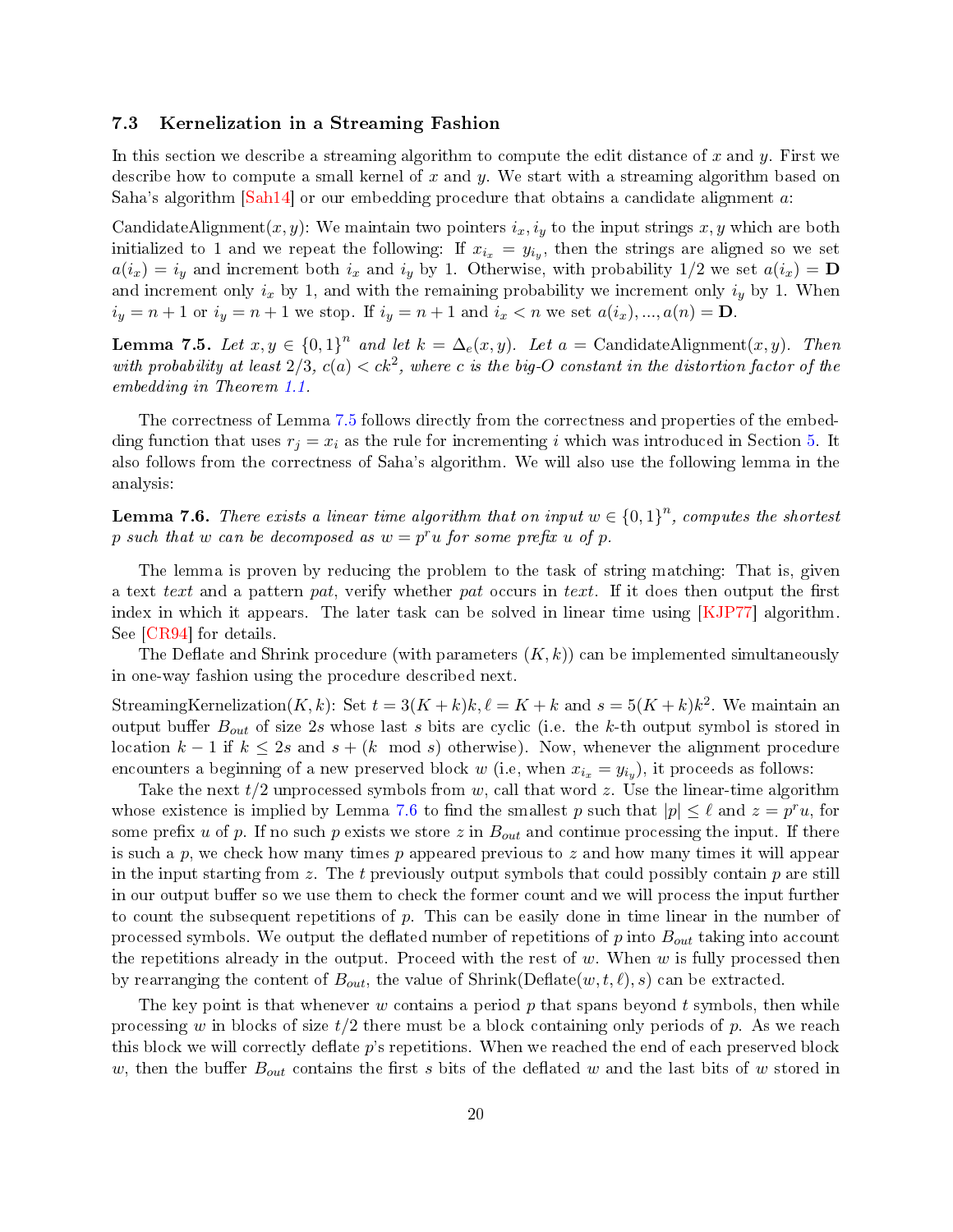a cyclic shift. So after rearranging the buffer  $B_{out}$  indeed stores Shrink(Deflate(w, 3(K + k)k, K +  $(k)$ , 5 $(K + k)k^2$ )<sup>[3](#page-20-0)</sup>

Overall, we can compute Deflate and Shrink during the same pass over  $x$  and  $y$  that computes their candidate alignment. For this end, we use buffers of size  $t$  and  $2s$ . Now we are ready to state our first streaming algorithm, that attains success probability  $2/3$ .

<span id="page-20-1"></span>**Theorem 7.7.** There is a probabilistic algorithm that on input  $x, y \in \{0,1\}^n$  and an integer k, such that  $\Delta_e(x, y) \leq k$ , with probability at least 2/3 outputs  $m = \Delta_e(x, y)$ , and a series of m edit operations transforming x into y. The algorithm accesses x and y in one-way manner, runs in time  $O(n+k^6)$  and uses space  $O(k^6)$ .

*Proof.* Let c be the constant term that appears in Lemma [7.5.](#page-19-1) We invoke CandidateAlignment $(x, y)$ procedure combined with the procedure StreamingKernelization( $K = ck^2, k$ ). By Lemma [7.5](#page-19-1) the alignment a obtained by CandidateAlignment satisfies  $c(a) < K$  with probability at least 2/3. Suppose that this is indeed the case, then for any preserved block w found by a we have:  $x =$  $uvw, y = u'wv'$  with  $||u| - |u'|| \leq K$ . Hence, we can apply Proposition [7.4](#page-18-0) and obtain that the output of the procedure StreamingKernelization is  $x', y'$  such that  $\Delta_e(x', y') = \Delta_e(x, y)$  and  $|x'| = |y'| \leq 12K(K + k)k^2 = O(k^6)$ . Now apply the algorithm of [\[LMS98\]](#page-24-4) that runs in time  $(|x'| + k^2) = O(k^6 + k^2)$  and uses space  $O(|x|) = O(k^6)$ . The proof follows.  $\Box$ 

Note that there is nothing special about the alignment obtained by our embedding. We can take any candidate alignment and apply the kernelization process in order to shrink the input size.

**Theorem 7.8** (Streaming Kernelization). There is an algorithm that on input  $x, y \in \{0, 1\}^n$ , an alignment a of x and y, and parameters  $K \ge k \ge 5$  satisfying  $d(a) \le K$  and  $\Delta_e(x, y) \le k$  outputs strings x', y' of length  $O(K^2k^2)$  such that  $\Delta_e(x,y) = \Delta_e(x',y')$ , where the algorithm accesses a, x and y in one-way manner, runs in time  $O(n+K^2k^2)$  and uses space  $O(K^2k^2)$ .

One can substantially improve the error probability to obtain the following result, which is just a restatement of Theorem [1.3.](#page-3-0)

**Theorem 7.9** (Streaming Edit Distance). There is a probabilistic algorithm that on input  $x, y \in$  ${0,1}^n$  and an integer s accesses x and y in one-way manner, runs in time  $O(n + s \log n)$ , uses space  $O(s)$  and if  $\Delta_e(x,y) \leq s^{1/6}$  then with probability at least  $1-(1/n)$  correctly outputs  $\Delta_e(x,y)$ . In all the remaining cases the algorithm outputs `I DO NOT KNOW'.

*Proof.* We provide a sketch of the proof. Let s be given, set  $k = s^{1/6}$ . Our goal is to compute a kernel of size  $c_1 k^6 = c_1 s$ , for some constant  $c_1 > 0$ , for each of the strings. Assume for a moment that we have a multiple access to the inputs. Then by running our CandidateAlignment procedure repeatedly if necessary, we can find an alignment of cost  $\leq c_2 k^2$ , where  $c_2 > 0$  is some constant to be fixed later. By Theorem [1.1,](#page-2-1) the probability that a particular run of CandidateAlignment procedure fails to produce an alignment of  $\cos t \leq c_2 k^2$  is constant. Thus the probability that we would need in total more than  $O(\log n)$  runs of the CandidateAlignment procedure for the input strings can be made less than  $1/n$  by a suitable choice of constants. Hence, with probability at least  $1 - 1/n$  we can produce a cheap alignment in time  $O(n \log n)$ .

<span id="page-20-0"></span> $3$ There is a negligible difference in the output of the streaming deflation algorithm and the deflation Algorithm  $4$ as we ignore a partial suffix of  $p$  occuring before the first repetition of  $p$ . One could modify the streaming deflation accordingly.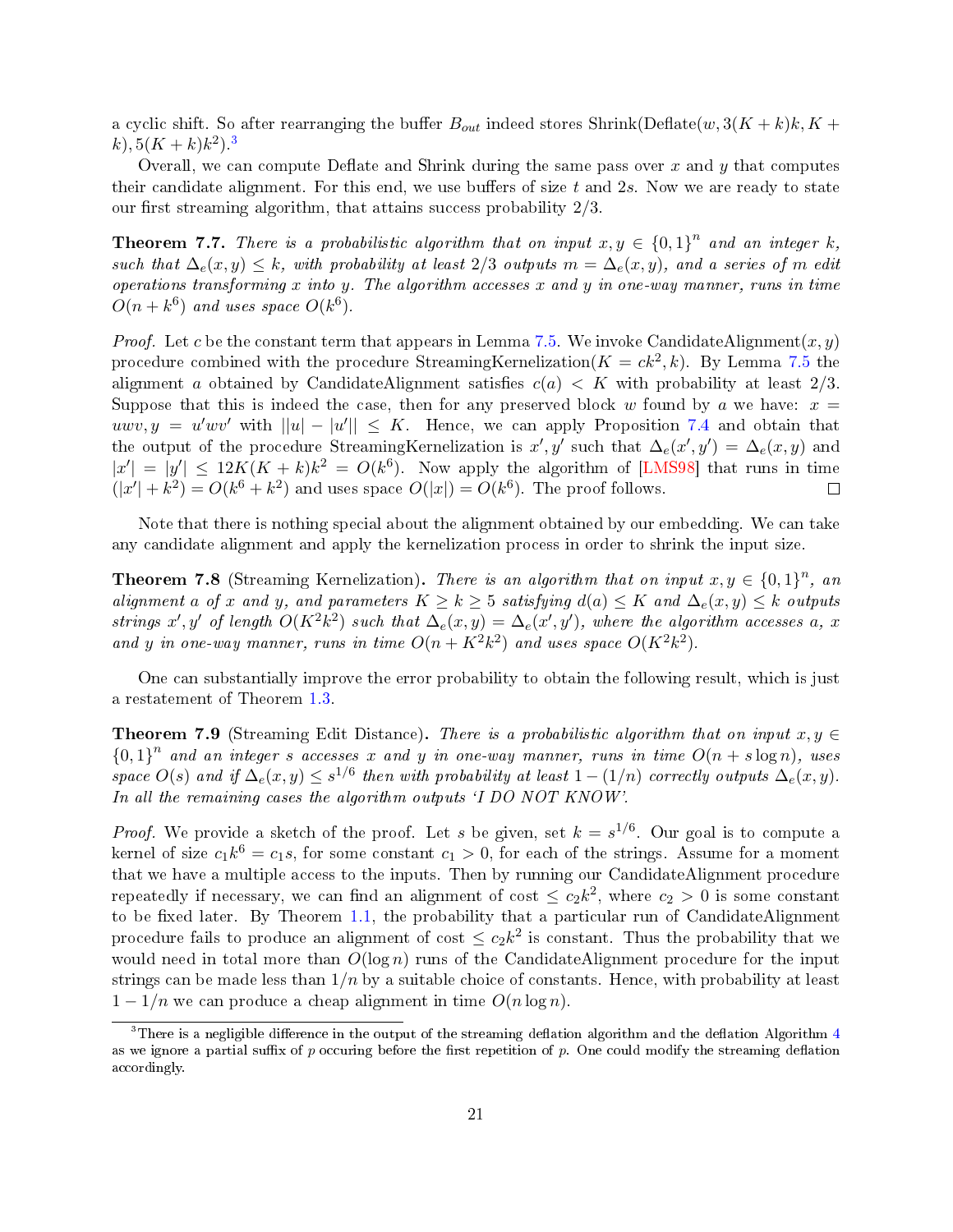The described procedure might need several passes over the input strings when the procedure CandidateAlignment fails to output a cheap alignment and thus also takes time  $O(n \log n)$ . To mitigate this, we run the kernelization procedure on-line fed by the output of the CandidateAlignment procedure, and reading x and y in sync with the CandidateAlignment procedure. As we are computing the kernel, once the cost of the current alignment reaches  $c_2 k^2$ , we stop the CandidateAlignment and kernelization procedures and we re-run them both with fresh randomness. The partial kernel produced so far is of size at most  $c_1s$ . At this point we do not have access to the part of x and y that we had already turned into the partial kernel. However, this partial kernel concatenated together with the rest of the portions of x and y has the same edit distance as the original strings. Note that each time we encounter a failure due to an alignment of cost more than  $c_2k^2$ , it is guaranteed that  $||u| + |u'|| \leq c_2 k^2 + k$  (as the candidate alignment may shift the strings to one direction, and the optimal to the opposite direction), where  $x = uwv, y = u'wv'$  for any preserved block w found by that alignment. Let us recall that we set  $K = ck^2$  in the proof of Theorem [7.7.](#page-20-1) Thus we take  $c_2 < c$  such that  $||u| + |u'|| \leq K$  and hence we can use Lemma [7.1](#page-16-1) and Lemma [7.3](#page-17-2) to argue that the partial kernel together with the remaining input preserves edit distance. So instead of re-running the CandidateAlignment and kernelization procedures on  $x$  and  $y$ , we re-run them on the stored kernel and then continue with the remaining part of strings still in the input. This can be repeated until we produce a kernel of size at most  $c_1s$  for the whole input string or we fail the whole algorithm due to too many repetitions. The fact that the partial kernel concatenated with the remaining portions of the strings has the same edit distance as the original strings can be seen directly from the kernelization algorithm as this corresponds to setting some of the  $w'_i$  to  $w_i$  in both of the output strings.

Now let us analyze the time and space requirement of the above stated implementation of our algorithm. The space used by the algorithm is clearly  $O(s)$ . For the bound on time requirement. observe that in the above implementation, we only need to process each bit of x and y only once and during the run of the algorithm, intermediate kernel of length at most  $c_1s$  corresponding to each input string needs to be processed at most  $O(\log n)$  times. Thus total time required is bounded by  $O(n + s \log n)$ .

If the algorithm succeeds in producing a kernel  $x', y'$  of x and y respectively each of size  $O(s)$ , we run the edit distance algorithm of [\[LMS98\]](#page-24-4) on  $x'$  and  $y'$ . Since  $k^2 \leq s$  this algorithm will run in time  $O(s)$  and will use space  $O(s)$ . If the algorithm determines that the edit distance of x' and y' is at most  $k$  then we output the edit distance otherwise we output  $\mathcal{I}$  DO NOT KNOW'.  $\Box$ 

If we allow the algorithm multiple passes over the input instead of supplying the parameter  $s$ we can try a sequence  $s_1, s_2, \ldots$  of s, where  $s_1 = 2$  and  $s_i = \lceil s_{i-1}^{1+\epsilon} \rceil$ . Since  $\log(1+\epsilon) \geq \epsilon/2$  for a non-negative  $\epsilon \leq 1$ , this gives the following corollary.

<span id="page-21-0"></span>Corollary 7.10. For every  $\epsilon > 0$ , there is a probabilistic algorithm that on input x, y computes  $k = \Delta_e(x, y)$  with probability at least  $1 - 1/n$ , runs in time  $O(\epsilon^{-1} n \log \log k + k^{6+\epsilon} \log n)$ , space  $O(k^{6+\epsilon})$  and makes at most  $\log \log k / \log(1+\frac{\epsilon}{6})$  passes over x and y.

# <span id="page-21-1"></span>8 Other Applications of the Main Result in Communication Complexity

As a consequence of Theorem [1.1,](#page-2-1) we achieve a better bound on number of bits transmitted in a one-way protocol solving the document exchange problem. The most obvious protocol in this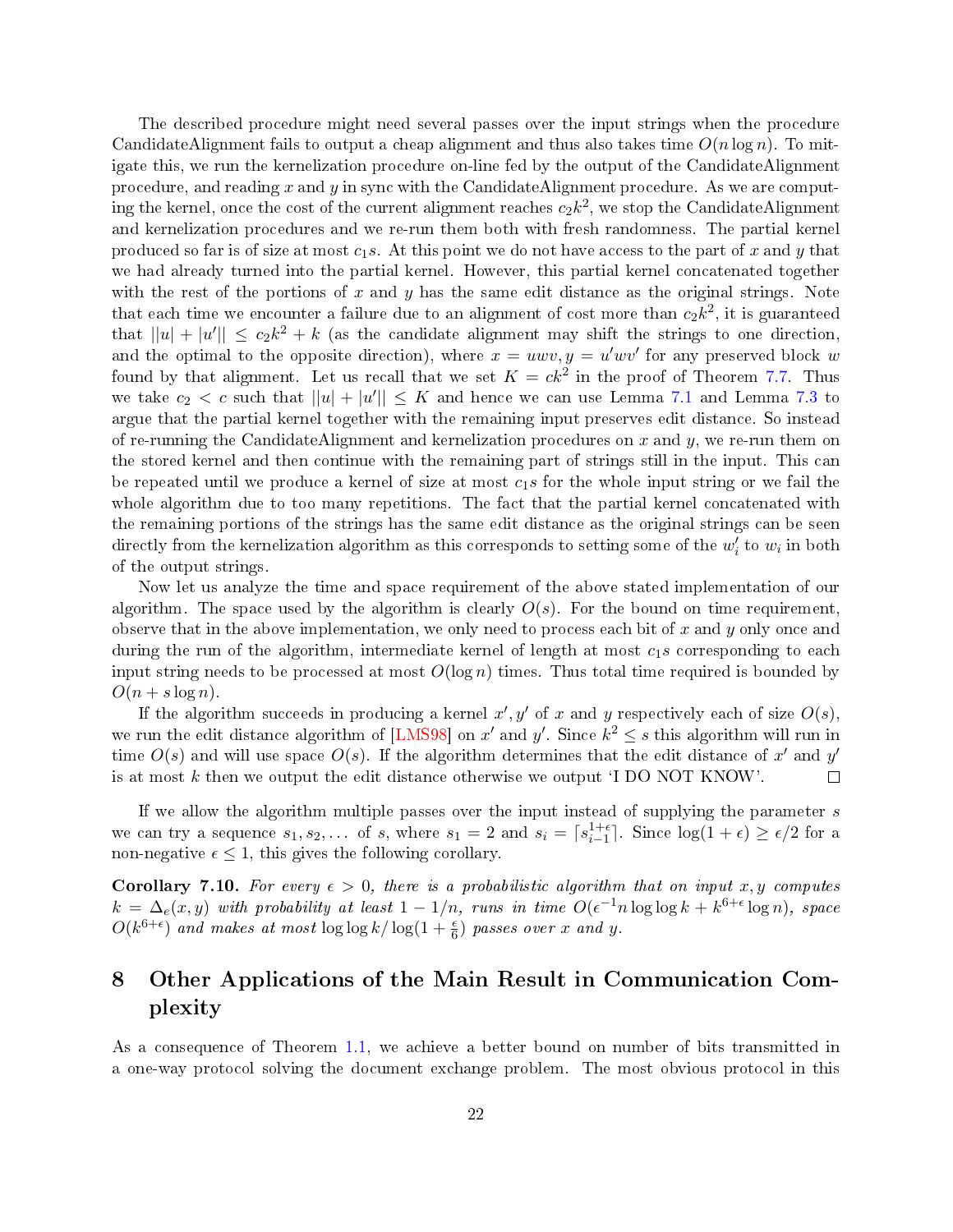regard is the following  $[Jow12]$ : Alice and Bob first compute  $f(x,r)$  and  $f(y,r)$ , where r is the shared randomness and then they run the one-way protocol for document exchange problem under Hamming metric. We use the following lemma from  $[PL07]$  which provides an efficient sketching algorithm in case of Hamming distance.

**Lemma 8.1** ([\[PL07\]](#page-25-1)). For two strings  $x, y \in \{0, 1\}^n$  such that  $\Delta_H(x, y) \leq h$ , there exists a randomized algorithm that maintains sketches of size  $O(h \log n)$  and using sketches  $s_h(x)$  and  $s_h(y)$ , it outputs all the tuples  $\{(x_i, y_i)\}\$  where  $x_i \neq y_i$  with probability at least  $(1 - 1/n)$  in  $O(h \log n)$  time. Construction of sketch  $s_h(x)$  can be done in  $O(n \log n)$  time and space in one pass.

Now if  $\Delta_e(x, y) \leq k$ , Bob will learn  $f(x, r)$  and then using decoding algorithm he can get back x. After having x, Bob can decide  $\Delta_e(x, y) \leq k$  in  $O(n + k^2)$  time using the algorithm by [\[LMS98\]](#page-24-4). This idea leads us to the following corollary.

Corollary 8.2. In the two-party communication model, there is a randomized one-way protocol that solves document exchange problem with high probability while transmitting only  $O(k^2\log n)$  bits. The running time of each party will be  $O(n \log n + k^2 \log n)$ .

Another straightforward but important application of Theorem [1.1](#page-2-1) is that it provides us a randomized sketching algorithm for k vs.  $ck^2$  gap edit distance problem for some constant c. For this purpose, we need the following lemma from [\[BYJKK04\]](#page-23-1).

**Lemma 8.3** ([\[BYJKK04\]](#page-23-1)). For any  $\epsilon > 0$  and k, k vs.  $(1 + \epsilon)k$  gap Hamming distance problem can be solved using an efficient sketching algorithm that maintains sketches of size  $O(1/\epsilon^2)$  and if the set of non-zero coordinates of each input string can be computed in time t, then running time of Alice and Bob will be bounded by  $O(\epsilon^{-3} t \log n)$ .

Now given two input strings x and y, we can first use embedding  $f$  of Theorem [1.1](#page-2-1) and then apply the above lemma to get the following corollary.

**Corollary 8.4.** There exists  $a \in \mathbb{N}$  such that for any k, there is a randomized sketching algorithm that solves k vs.  $ck^2$  gap edit distance problem with high probability using sketches of size  $O(1)$ attaining an upper bound of  $O(n \log n)$  on Alice and Bob's running time.

Among other implications of embedding, one interesting problem is to design *approximate nearest* neighbor search algorithms which is defined as given a database of  $m$  points, we have to pre-process such that given a query point, it would be possible to efficiently find a database point close to the query point. For Hamming metric, a search algorithm is known [\[IM98\]](#page-24-14) that retrieves a database point which is at most  $(1 + \epsilon)$  times far from the closest one. Together with that, our embedding result implies a randomized algorithm that will return a point (under edit distance metric) within the distance of  $O(k)$  times that of the closest one.

# Acknowledgments

The authors thank anonymous reviewers for pointing out [\[Sah14,](#page-25-3) [DW1\]](#page-24-2) and other useful comments.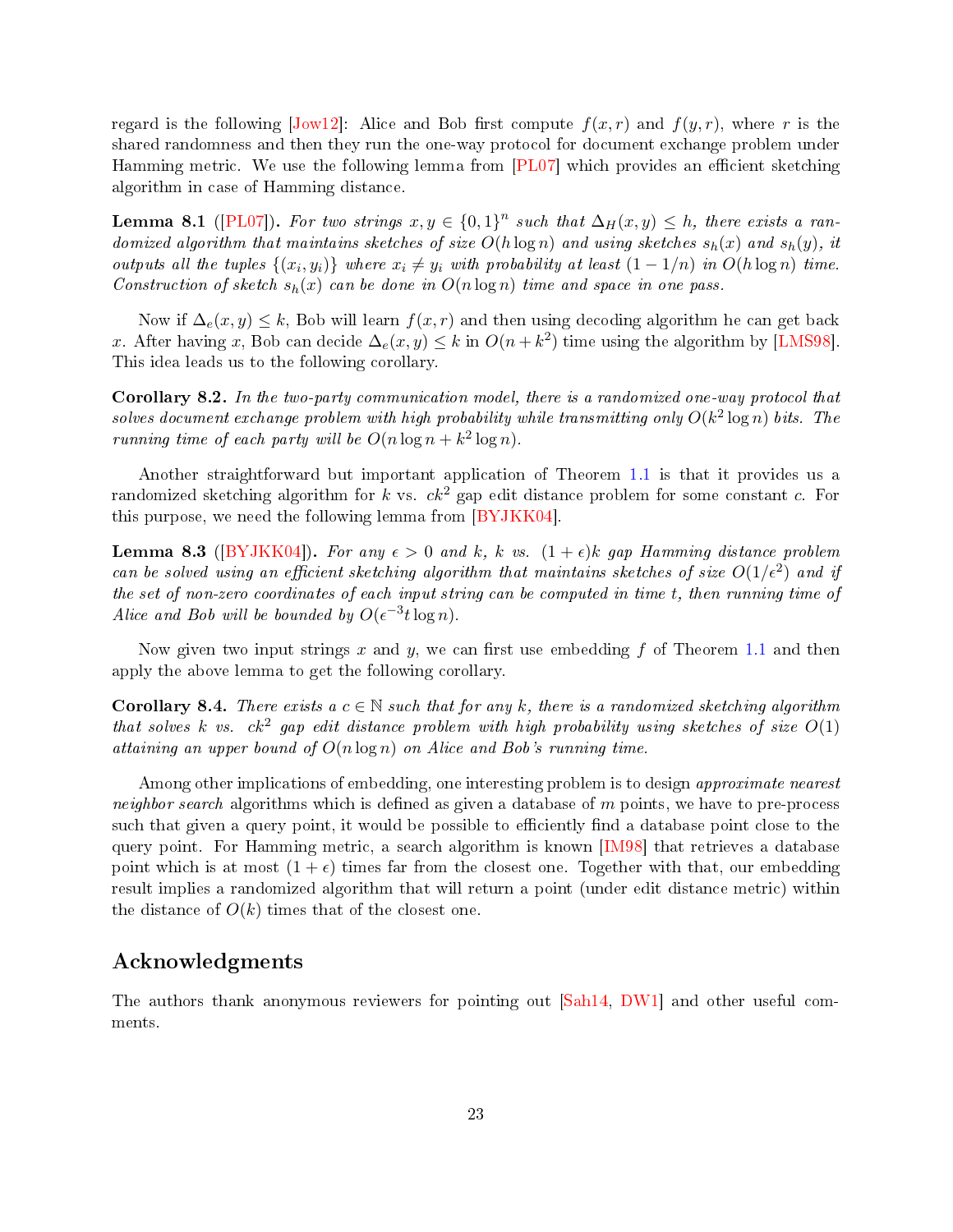# References

- <span id="page-23-8"></span>[ADG+03] Alexandr Andoni, Michel Deza, Anupam Gupta, Piotr Indyk, and Sofya Raskhodnikova, Lower bounds for embedding edit distance into normed spaces., SODA,  $ACM/SIAM, 2003, pp. 523-526.$
- <span id="page-23-4"></span>[AKO10] Alexandr Andoni, Robert Krauthgamer, and Krzysztof Onak, *Polylogarithmic approx*imation for edit distance and the asymmetric query complexity, 51th Annual IEEE Symposium on Foundations of Computer Science, FOCS 2010, October 23-26, 2010, Las Vegas, Nevada, USA, 2010, pp. 377-386.
- <span id="page-23-2"></span>[AO09] Alexandr Andoni and Krzysztof Onak, Approximating edit distance in near-linear time, Proceedings of the Forty-first Annual ACM Symposium on Theory of Computing (New York, NY, USA), STOC '09, ACM, 2009, pp. 199-204.
- <span id="page-23-6"></span>[BEK+03] Tugkan Batu, Funda Ergün, Joe Kilian, Avner Magen, Sofya Raskhodnikova, Ronitt Rubinfeld, and Rahul Sami, A sublinear algorithm for weakly approximating edit distance, Proceedings of the Thirty-fth Annual ACM Symposium on Theory of Computing (New York, NY, USA), STOC '03, ACM, 2003, pp. 316-324.
- <span id="page-23-5"></span>[BES06] Tu§kan Batu, Funda Ergun, and Cenk Sahinalp, Oblivious string embeddings and edit distance approximations, Proceedings of the Seventeenth Annual ACM-SIAM Symposium on Discrete Algorithm (Philadelphia, PA, USA), SODA '06, Society for Industrial and Applied Mathematics, 2006, pp. 792–801.
- <span id="page-23-0"></span>[BI15] Arturs Backurs and Piotr Indyk, Edit distance cannot be computed in strongly subquadratic time (unless seth is false), Proceedings of the Forty-Seventh Annual ACM on Symposium on Theory of Computing (New York, NY, USA), STOC '15, ACM, 2015, pp. 51-58.
- <span id="page-23-1"></span>[BYJKK04] Z. Bar-Yossef, T.S. Jayram, R. Krauthgamer, and R. Kumar, Approximating edit distance efficiently, Foundations of Computer Science, 2004. Proceedings. 45th Annual IEEE Symposium on, Oct  $2004$ , pp.  $550-559$ .
- <span id="page-23-7"></span>[CM02] Graham Cormode and S. Muthukrishnan, The string edit distance matching problem with moves, Proceedings of the Thirteenth Annual ACM-SIAM Symposium on Discrete Algorithms, January 6-8, 2002, San Francisco, CA, USA., 2002, pp. 667–676.
- <span id="page-23-3"></span>[CPSV00] Graham Cormode, Mike Paterson, Süleyman Cenk Sahinalp, and Uzi Vishkin, Communication complexity of document exchange, Proceedings of the Eleventh Annual ACM-SIAM Symposium on Discrete Algorithms (Philadelphia, PA, USA), SODA '00, Society for Industrial and Applied Mathematics, 2000, pp. 197–206.
- <span id="page-23-10"></span>[CR94] Maxime Crochemore and Wojciech Rytter, Text algorithms, Oxford University Press, 1994.
- <span id="page-23-9"></span>[Die96] Martin Dietzfelbinger, Universal hashing and k-wise independent random variables via integer arithmetic without primes, STACS 96, 13th Annual Symposium on Theoretical Aspects of Computer Science, Grenoble, France, February 22-24, 1996, Proceedings, 1996, pp. 569-580.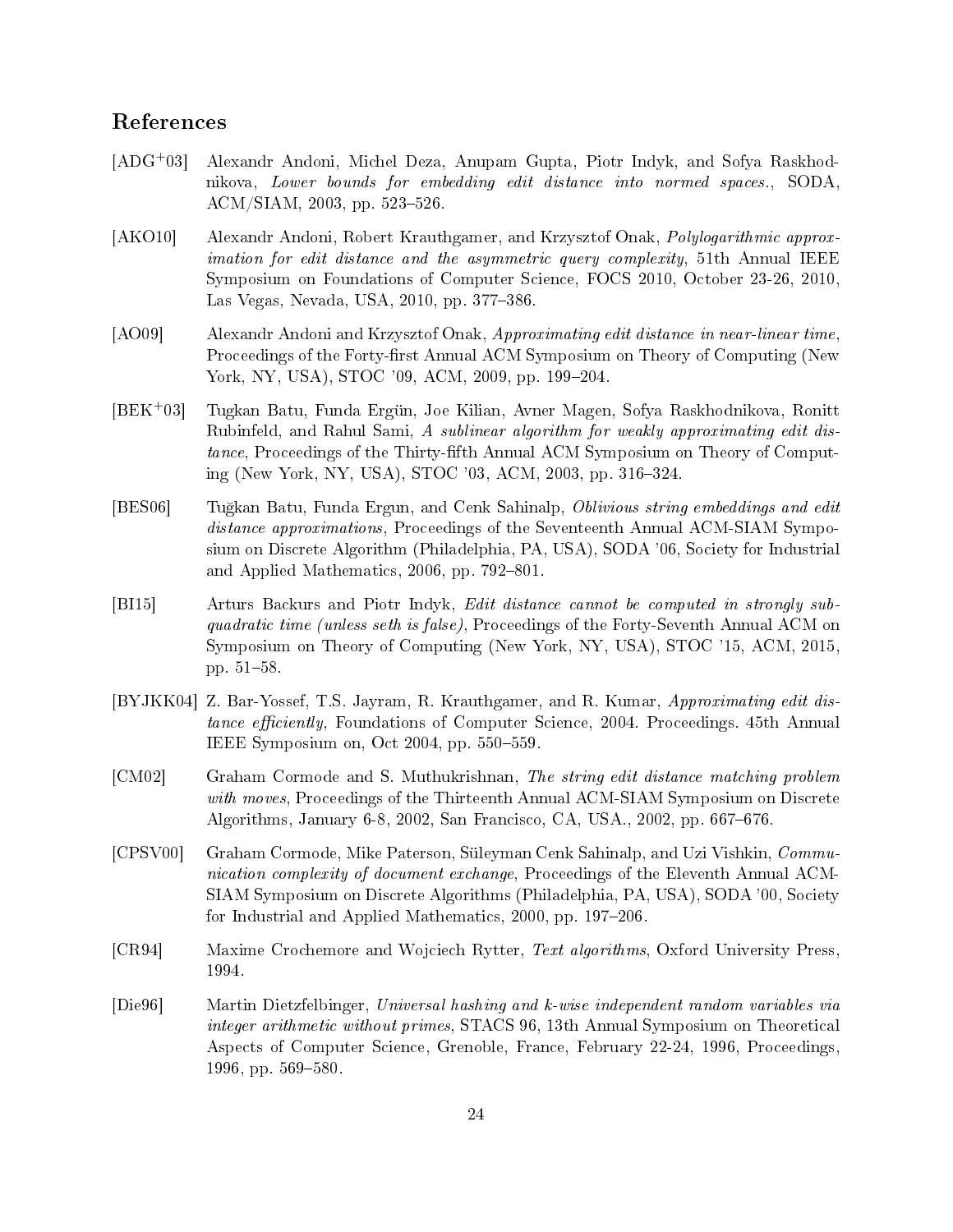- <span id="page-24-2"></span>[DW1] Dortmund workshop on algorithms for data streams 2012.
- <span id="page-24-12"></span>[Gol01] Oded Goldreich, The foundations of cryptography - volume 1, basic techniques, Cambridge University Press, 2001.
- <span id="page-24-14"></span>[IM98] Piotr Indyk and Rajeev Motwani, Approximate nearest neighbors: Towards removing the curse of dimensionality, Proceedings of the Thirtieth Annual ACM Symposium on Theory of Computing (New York, NY, USA), STOC '98, ACM, 1998, pp. 604–613.
- <span id="page-24-9"></span>[Jow12] Hossein Jowhari, *Efficient communication protocols for deciding edit distance*, Algorithms - ESA 2012 - 20th Annual European Symposium, Ljubljana, Slovenia, September 10-12, 2012. Proceedings, 2012, pp. 648-658.
- <span id="page-24-13"></span>[KJP77] Donald E. Knuth, James H. Morris Jr., and Vaughan R. Pratt, Fast pattern matching *in strings*, SIAM J. Comput. **6** (1977), no. 2, 323-350.
- <span id="page-24-1"></span>[KN97] Eyal Kushilevitz and Noam Nisan, Communication complexity, Cambridge University Press, New York, NY, USA, 1997.
- <span id="page-24-7"></span>[KN05] Subhash Khot and Assaf Naor, Nonembeddability theorems via fourier analysis, 46th Annual IEEE Symposium on Foundations of Computer Science (FOCS 2005), 23-25 October 2005, Pittsburgh, PA, USA, Proceedings, 2005, pp. 101–112.
- <span id="page-24-10"></span>[KOR98] Eyal Kushilevitz, Rafail Ostrovsky, and Yuval Rabani, *Efficient search for approximate* nearest neighbor in high dimensional spaces, Proceedings of the Thirtieth Annual ACM Symposium on Theory of Computing (New York, NY, USA), STOC '98, ACM, 1998, pp.  $614-623$ .
- <span id="page-24-8"></span>[KR06] Robert Krauthgamer and Yuval Rabani, Improved lower bounds for embeddings into  ${\rm L}_1$ , Proceedings of the Seventeenth Annual ACM-SIAM Symposium on Discrete Algorithms, SODA 2006, Miami, Florida, USA, January 22-26, 2006, 2006, pp. 1010–1017.
- <span id="page-24-0"></span>[Lev66] VI Levenshtein, Binary Codes Capable of Correcting Deletions, Insertions and Reversals, Soviet Physics Doklady 10 (1966), 707.
- <span id="page-24-4"></span>[LMS98] Gad M. Landau, Eugene W. Myers, and Jeanette P. Schmidt, Incremental string comparison, SIAM J. Comput.  $27$  (1998), no. 2, 557-582.
- <span id="page-24-11"></span>[LPW06] David A. Levin, Yuval Peres, and Elizabeth L. Wilmer, Markov chains and mixing times, American Mathematical Society, 2006.
- <span id="page-24-3"></span>[LRV09] Jeffrey C. Lagarias, Eric Rains, and Robert J. Vanderbei, The kruskal count., pp. 371– 391, Berlin: Springer, 2009.
- <span id="page-24-6"></span>[MP80] William J. Masek and Michael S. Paterson, A faster algorithm computing string edit distances, Journal of Computer and System Sciences 20 (1980), no. 1,  $18 - 31$ .
- <span id="page-24-5"></span>[Nav01] Gonzalo Navarro, A guided tour to approximate string matching, ACM Comput. Surv. 33  $(2001)$ , no. 1, 31-88.